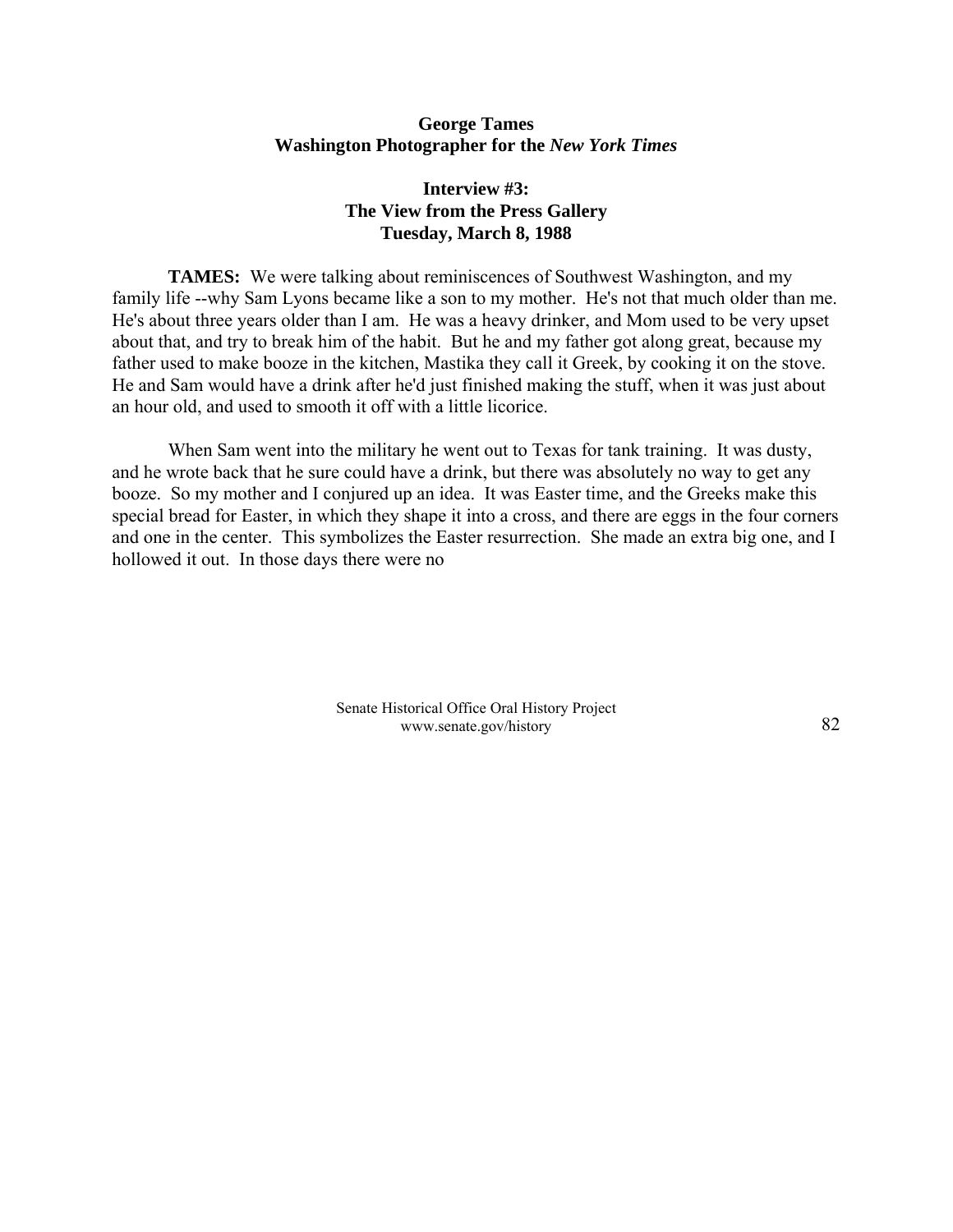plastic bottles, so we had to use regular glass bottles. I put two pints--or half pints, I don't know which now--in the bread, and stuff it, and put it in a box and marked it: Easter bread, eggs, be careful, stamped all over it, and sent it to him in Texas.

Well, it almost got there intact. In spite of all the cautions on it, apparently the bottles broke there in the camp. They got to the camp okay, but apparently they broke in the camp, and the stuff just permeated this bread. Sam very gingerly picked out the broken glass and then cut up the sopped up bread into small squares, just like they serve at a Greek Orthodox service. At the end of the liturgy, if you're not prepared to take communion, then you just simply receive a piece of bread at the end. Everybody files past the priest and received this bread, anditoros it's call, which symbolizes the body of Christ. So he cut it up into squares like that and then called his friends into his tent to participate in this Greek service that he was having, and it was a great success. Everybody was taking it, and everybody was getting bombed off eating bread! The word got around so that one black GI tried to join in with them, to go in to participate, and he was stopped by a sergeant who asked him where he was going. He said he was going in to participate in this Greek service. The sergeant said, "You don't look Greek to me." He said, "I am." The sergeant said, "What is your name?"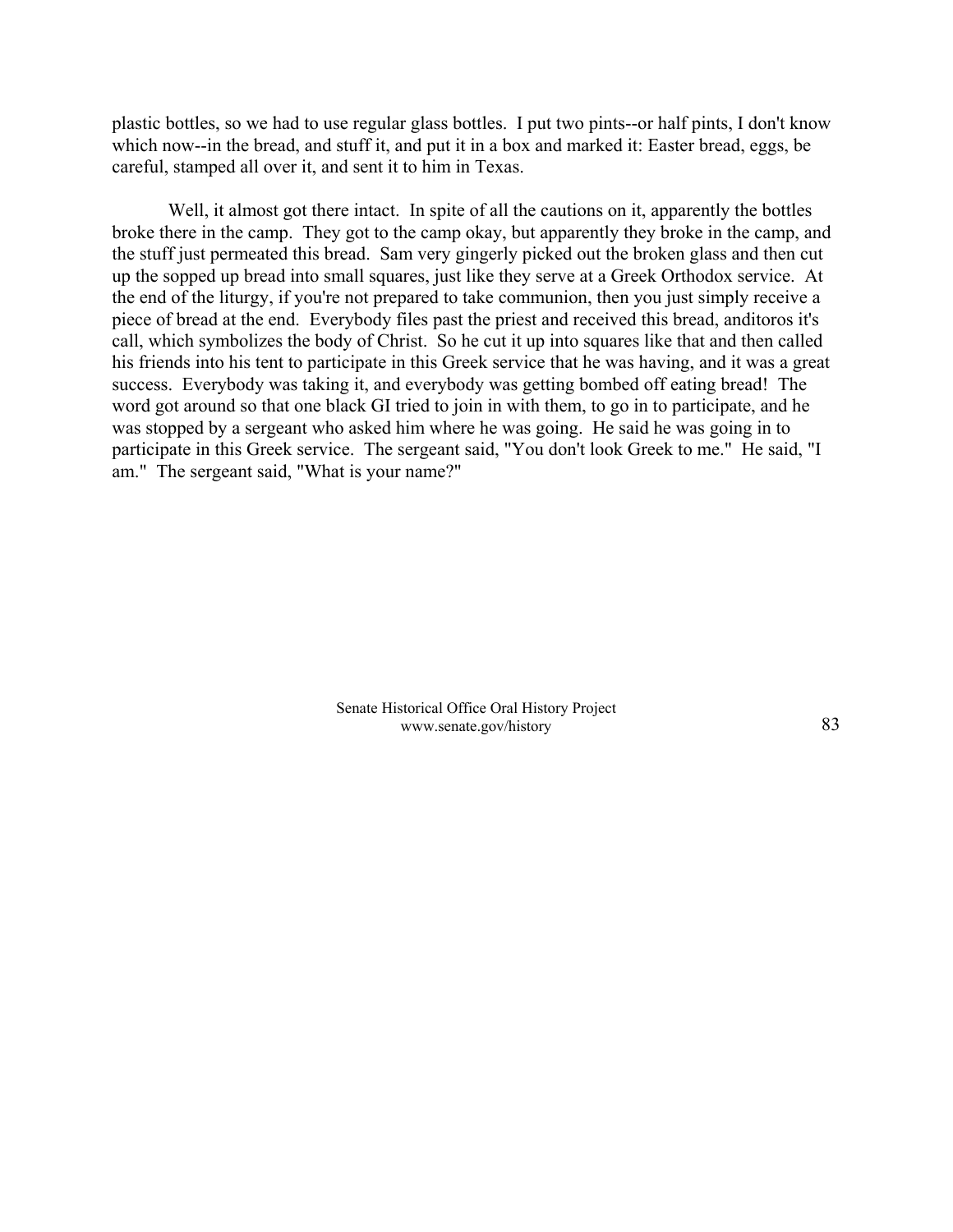He said, "Tyrone Popanopolis." The sergeant, "Well speak some Greek to me." And the guy said, "Happo pie pine happo pie kikki." The guy said, "Pass, Greek!"

Sam always thought my father missed his calling. Instead of being a pushcart peddler in the United States he should have had a cottage industry of making this Mastika-soaked bread. It would have been a terrific hit, he said. He knew he would have bought quite a few loaves of it. He said it was the only way he knew that he could drink and eat at the same time, and keep it down!

**RITCHIE:** And Sam will be one of the speakers at the American Legion tribute to you this week?

**TAMES:** Yes, Sam's going to be the lead off speaker. He's got a few things to say. He reminded me about the time Sam had written a story about Cordell Hull's Under Secretary of State, Sumner Wells. In his story, Sam wrote that Sumner and his wife liked to bathe together in a huge double tub. They faced one another and bathed and talked. So I went over and asked to take a picture. With great delicacy and diplomacy, I said I would agree to shoot them from the back. But of course, naturally, I didn't get the picture. But at that time that was really risque. The whole idea of a husband and wife bathing together was really a little off the wall.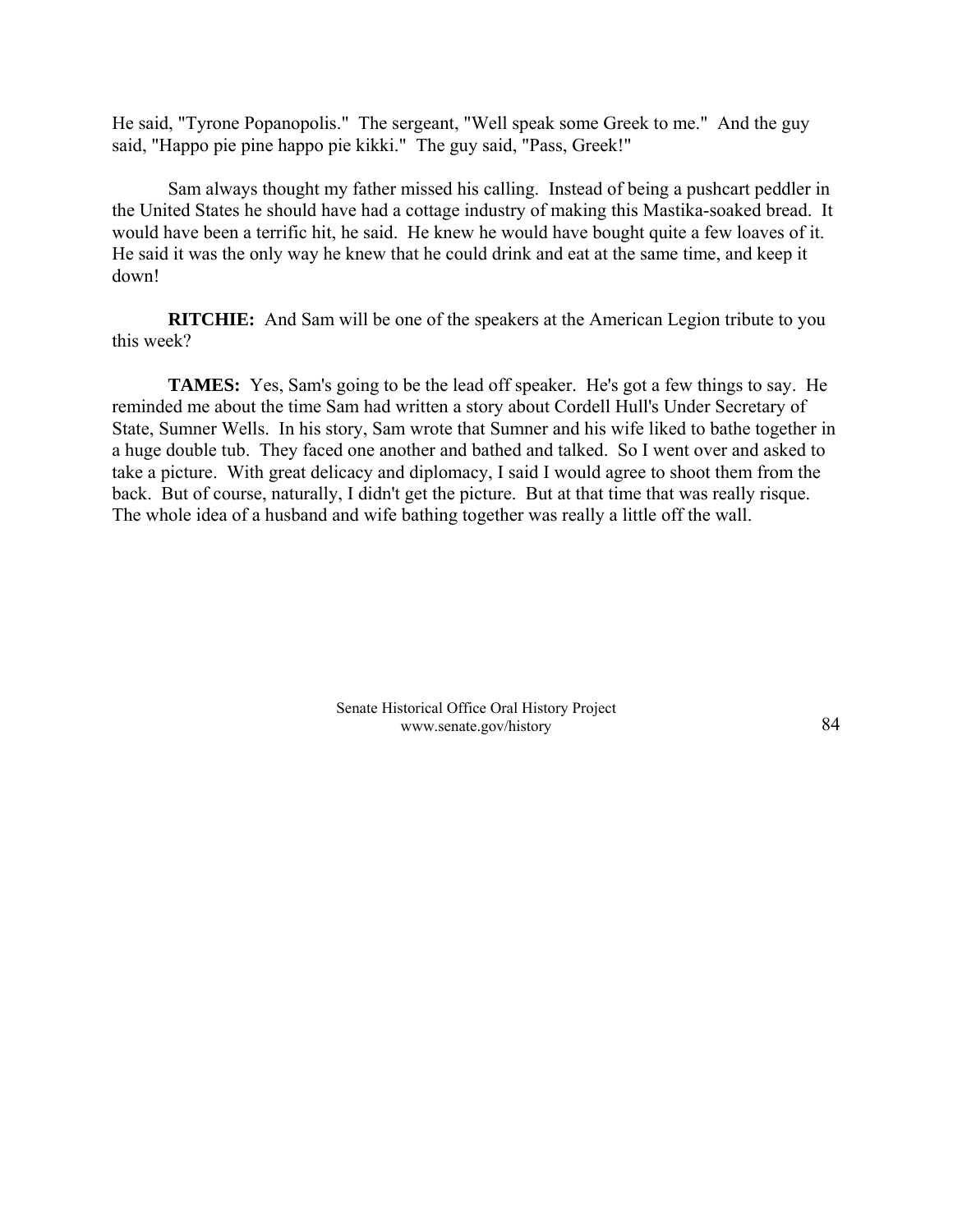Well, I've been thinking more and more about this dinner, tribute as they call it. It's a tribute to me in name, however I think it's more of a symbol for all the first generation of immigrants who are in this great country of ours and the opportunities that we shared, and that still continue as we see in this latest wave of Vietnamese, and Eastern Asians, and South Americans. The dream is here, and it is possible. I'm going to use an example of that. One of the young men, a young black whose name is Ron Thomas, is going to be there as our guest. Three years ago that young man was bagging groceries down here in Safeway. He was putting some groceries in the trunk of our car and saw some of my gear, my lights than things, and he asked my wife if she was a photographer. She said, "No, my husband is." He said, "Well, I've always wanted to be a photographer and I wonder whether he would talk to me." Fran said, "He talks to everybody. He hasn't refused to talk to anybody yet! So you just come on up, make an appointment." He called me, and he came in with his pictures. He showed me what he had done, and what his ambitions were. I could sense that his command of the English language was not on par with his age, that although he was in his twenties he was speaking like a nine or ten year old in the normal white schools that I have gone to. I could sense that he didn't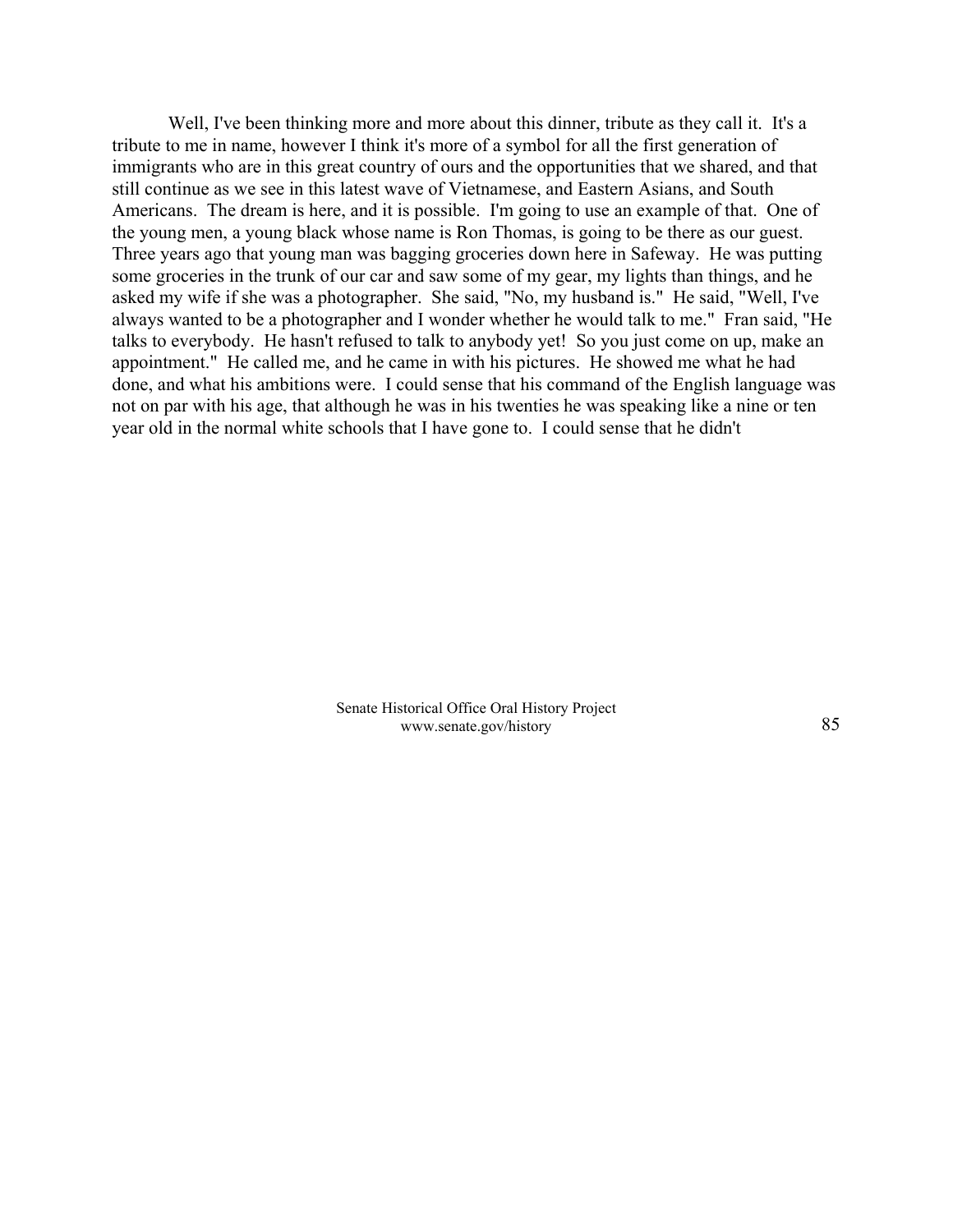have the qualifications, or a background of any kind for photography. I looked at his pictures and I encouraged him, but at the same time I told him: don't give up his job bagging groceries if he expected to eat.

About six months later he came back, with much improved quality of work. Then I sent him back, and gave him some encouragement. I told him that if he could spare the time, and if he wanted to follow me in the summer, he could follow me around, and see how I worked. I could give him some tips and explain to him what I was doing. He did so, in fact, he stayed for a whole year. We literally had to drive him away because of the union problems. We either had to drive him away or hire him, and the *Times* was not about to hire him. So he went off on his own. To make a long story short: in three years he went from bagging groceries to having an exclusive interview with the president of the United States. So it can be done, but you have to work hard and you have to put your nose to the grindstone and apply yourself. But it can be done. He'll be right there in the audience and I might even ask him to stand.

**RITCHIE:** Is he working as a photographer now?

**TAMES:** He's freelancing around town now. The ironic thing is that he's recommending me! That's what really gets me! He called me up one day and said, "Look, I can't do this job for this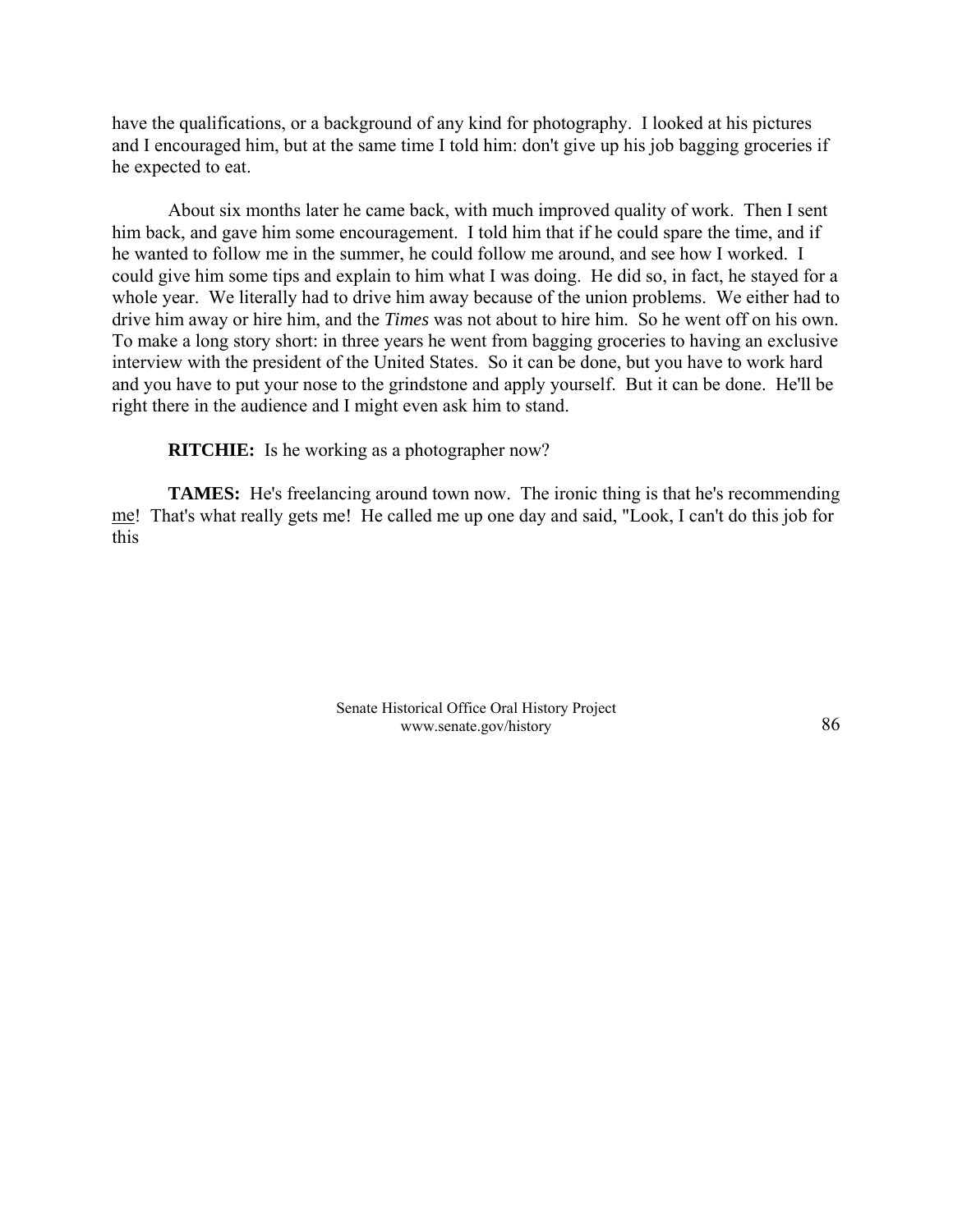advertising agency in California, but when they call, don't sell yourself cheap, because I've been charging them a thousand dollars." I haven't charged a thousand dollars for an assignment in my life! With all the years I have! So I'm selling myself cheap, I don't realize what the market is out there for the talent.

I've helped him, and I've helped others. I look to Ron Thomas and to Al Shuster, who is now foreign editor of the *Los Angeles Times* as two of my greatest proteges. Al Shuster went from my office boy, carrying my gear--I hired him for the *Times* when he was seventeen as my office boy. I've helped quite a few people. I've never been reluctant to let anybody know what I know. Unlike when I started, when everything was kept as a close guarded secret, I cut loose. I figure, if I let you know everything that I know, I can still beat you, because you're just trying to catch up to me. Unless you take that quantitive leap like the Japanese, you're always going to be right there. You've got to think. That's the big thing I have found about the young people today, most of them, they're content to be "as good as." That really guts me.

**RITCHIE:** But not "better than."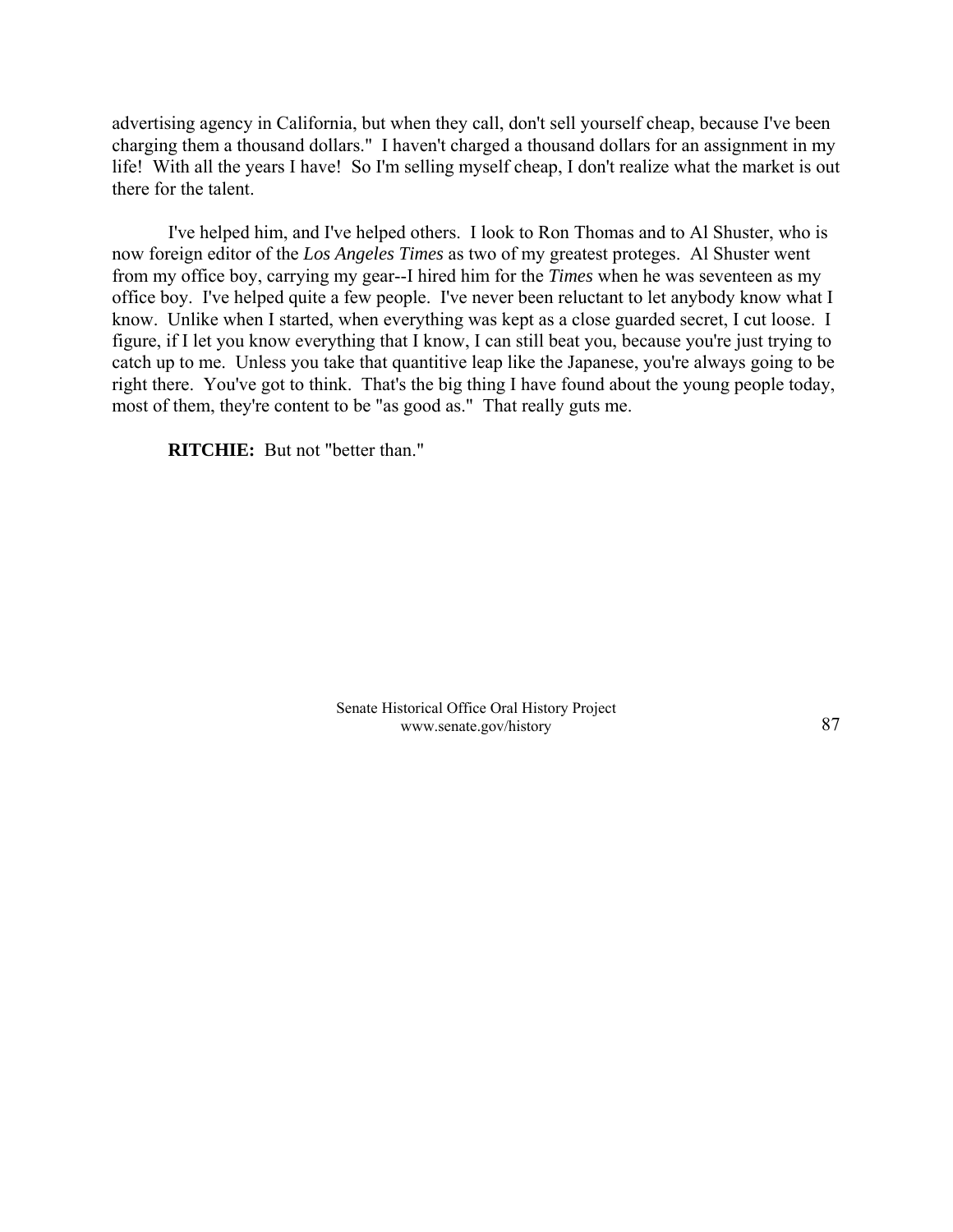**TAMES:** Not "better than." Those are the three words that really gut me. God almighty, if I here those words, "as good as," I'm ready to fight or to turn around and walk away. It is just not in my nature to be that way. If you're only as good as someone, don't even say it. It's just like winning second place in a photo contest. I said it's just like kissing your sister. It's very pleasant, but it doesn't lead to anything.

**RITCHIE:** When you have someone like Ron Thomas in tow, what kinds of things would you tell him? What kinds of things would you try to train him to think as a photographer?

**TAMES:** Basically, more than anything else to young ones, and particularly minorities who have been depressed, like the blacks, they have a built-in inferiority complex: you have to take command. The moment you work into a situation, and you are a photographer, you are taking over. You are in command. You are the one who is telling them what they are supposed to do. You do it either by direct command, if you can get away with it, or you do it by showing, gently. If people have their own ideas about what they want and how they look, you say, "Fine, I'll do everything that you say, but afterwards I want to do it my way, and then we'll let the editor or let you decide which one is the best." It satisfies me, it satisfies you. So you've got to be able to work with people. This is one of the secrets of my success with the members of Congress. I have always been very,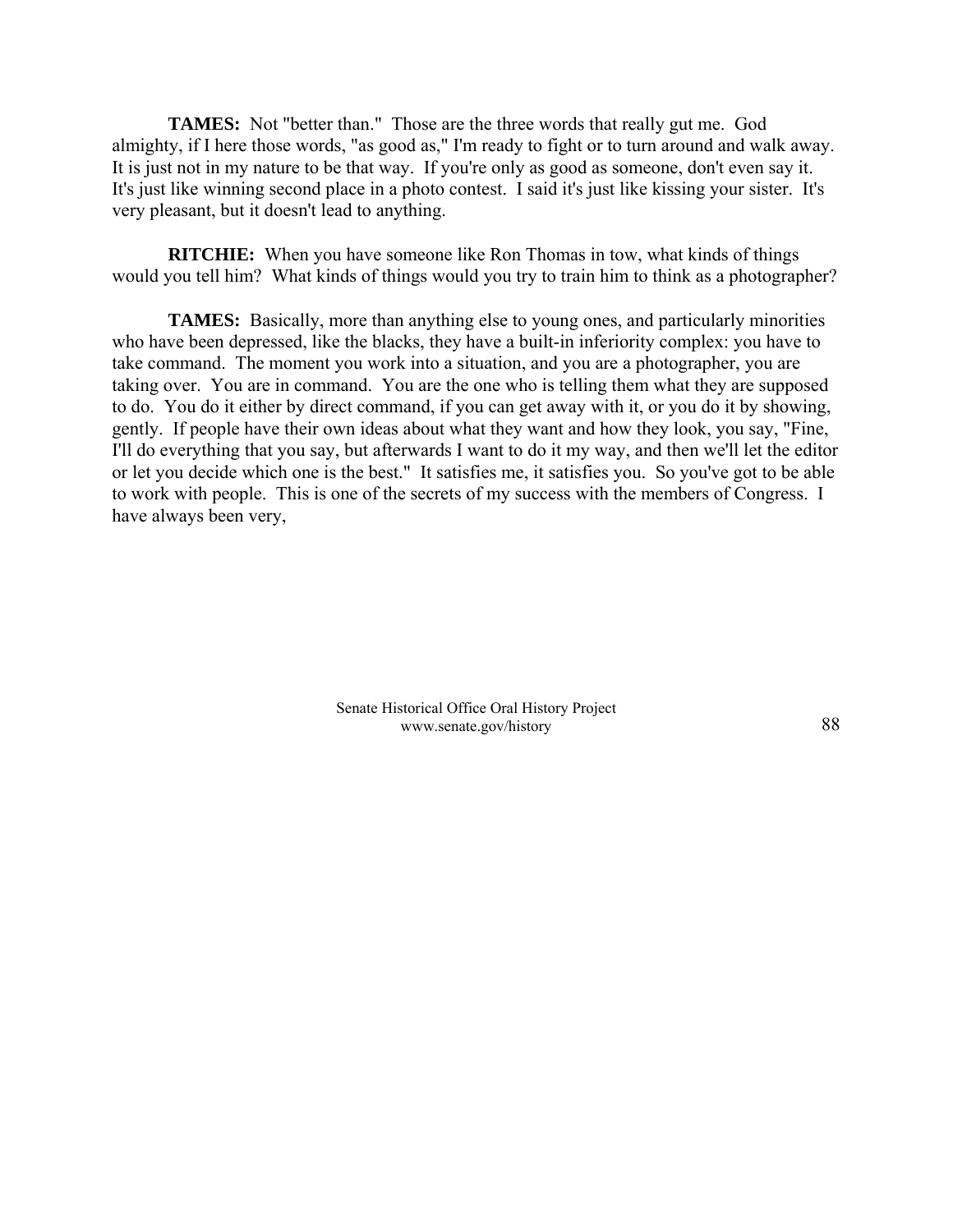very careful about overstepping my bounds. I have always prided myself that I am able to go to the limit before I have to back off, and know when I'm approaching the limit in pushing for any particular thing, and then back off. That way I maintain friendships. Ah, well.

**RITCHIE:** I wanted to show you one of your pictures, speaking of first generation immigrants. Do you remember this picture you took of Harry Bridges, ten years ago, 1978? Bridges gave a talk at the National Portrait Gallery.

**TAMES:** I'll be damned, yes.

**RITCHIE:** The reason why I brought this photograph is because I was one of the people attending that conference, and it was the first time I met you. I think you were the only photographer who came to that meeting.

**TAMES:** That's right.

**RITCHIE:** And while he was giving that speech, I recall you moved silently around the room, and there were balconies up above and every once in a while you would appear on a balcony and snap a picture, and then come down below. You must have snapped thirty or more photographs, it seemed to me at least as I was watching.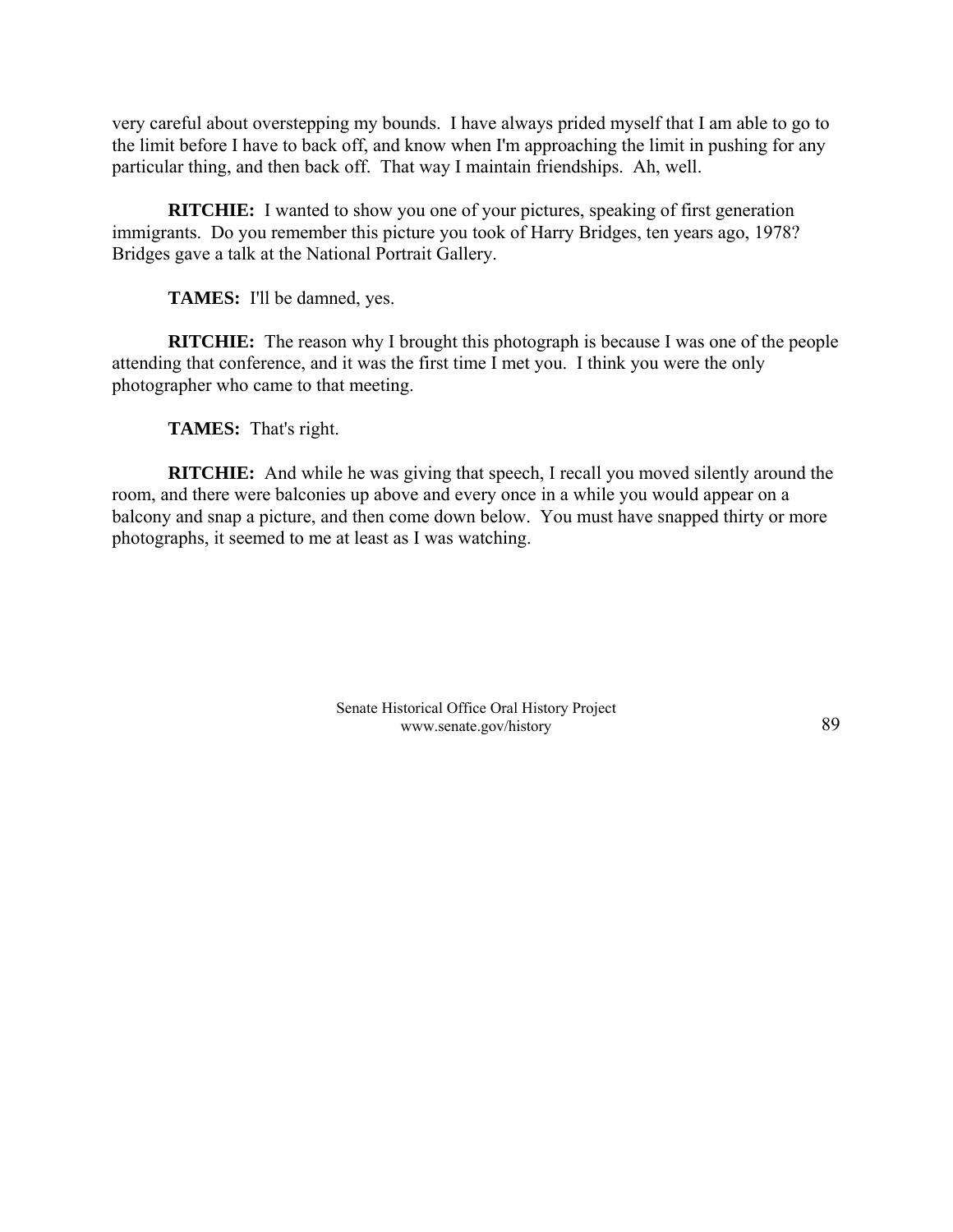And then the next day this picture of a cocky, self-assured looking Harry Bridges appeared in the *Times*, just the right pose, the chin up in the air.

**TAMES:** There again, see I had photographed Bridges before, usually in a more defiant character at hearings, or maybe at a strike or in some other situation. He had mellowed, I guess we all mellow as we get older, at least we're supposed to. Anyway, although he had mellowed, he was still defiant. He knew his own mind, and he represented his union well. It's amazing that you should bring this here, because I had forgotten about that incident, yet I remember it now very well. I used to enjoy those lectures over at the Portrait Gallery. Gosh, maybe I ought to go over there and give one.

**RITCHIE:** That's true, that lecture was called a "Living Portrait." He was telling his life, and they were videotaping it, and you were photographing it at the same time. I wondered the next day when the article appeared in the paper, I wondered out of all the pictures that you took, how do you choose the "right" one.

**TAMES:** Well, there again, I don't remember this incidence, but there are very few pictures that you can show me that I don't remember making them. I picked this one because I thought it fitted into the article physically, that is the picture itself, and it also gave a little bit more than just the--what shall we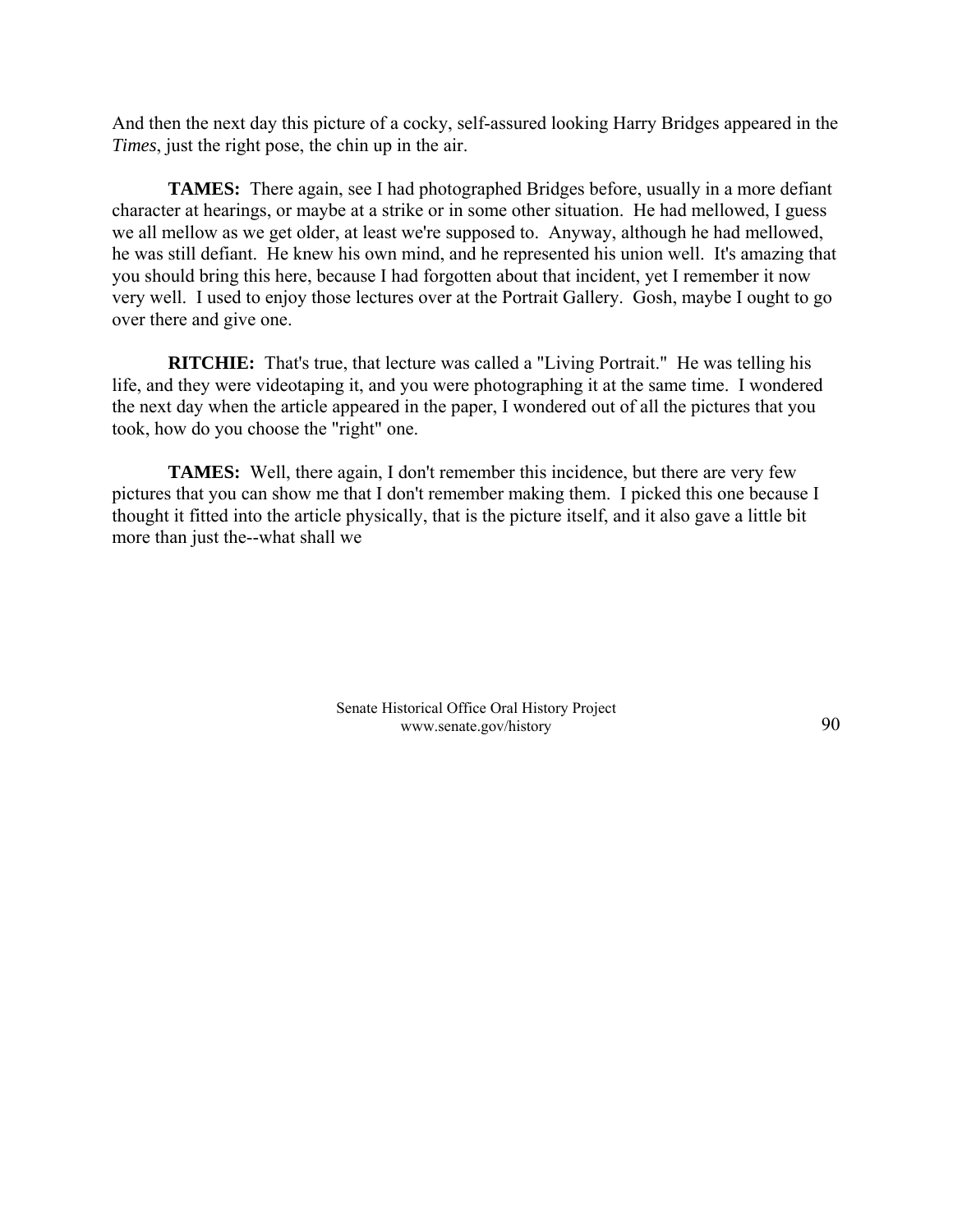call it--well, it gave more of a portrait of him, still a defiant, chin up guy. I'm sure that this was made just at a moment when he was making some outlandish statement and was reacting to the audience. I knew he loved to make statements where he knew that the audience would respond. In this particular case he threw that chin up. Also what attracted me at that time, if you will notice, is this very outlandish tie that he was wearing, which I thought was part of his defiance, and I wanted to show that.

**RITCHIE:** Even the article mentions how "dapper" he was dressed that day, but the time really fills up that picture.

**TAMES:** Yes, it's the most dominant thing there. It looks like a dinosaur's tongue or something, it's a huge thing.

**RITCHIE:** And he's obviously standing on the podium, so you're shooting up at him.

**TAMES:** Yes, he's on the podium and I'm shooting up, so this is a reaction. I caught him just at the moment when there was a reaction by the crowd, or he was listening to a question that was being asked that he didn't particularly care for, someone was reminding him of something that he didn't particualrly like. He threw that chin up in a defiant sort of way and semi-closed his eyes, as if he was thinking, but really that's a gesture of defiance. Closing your eyes, you're not really thinking, you already know what answer you're going to give. It's just part of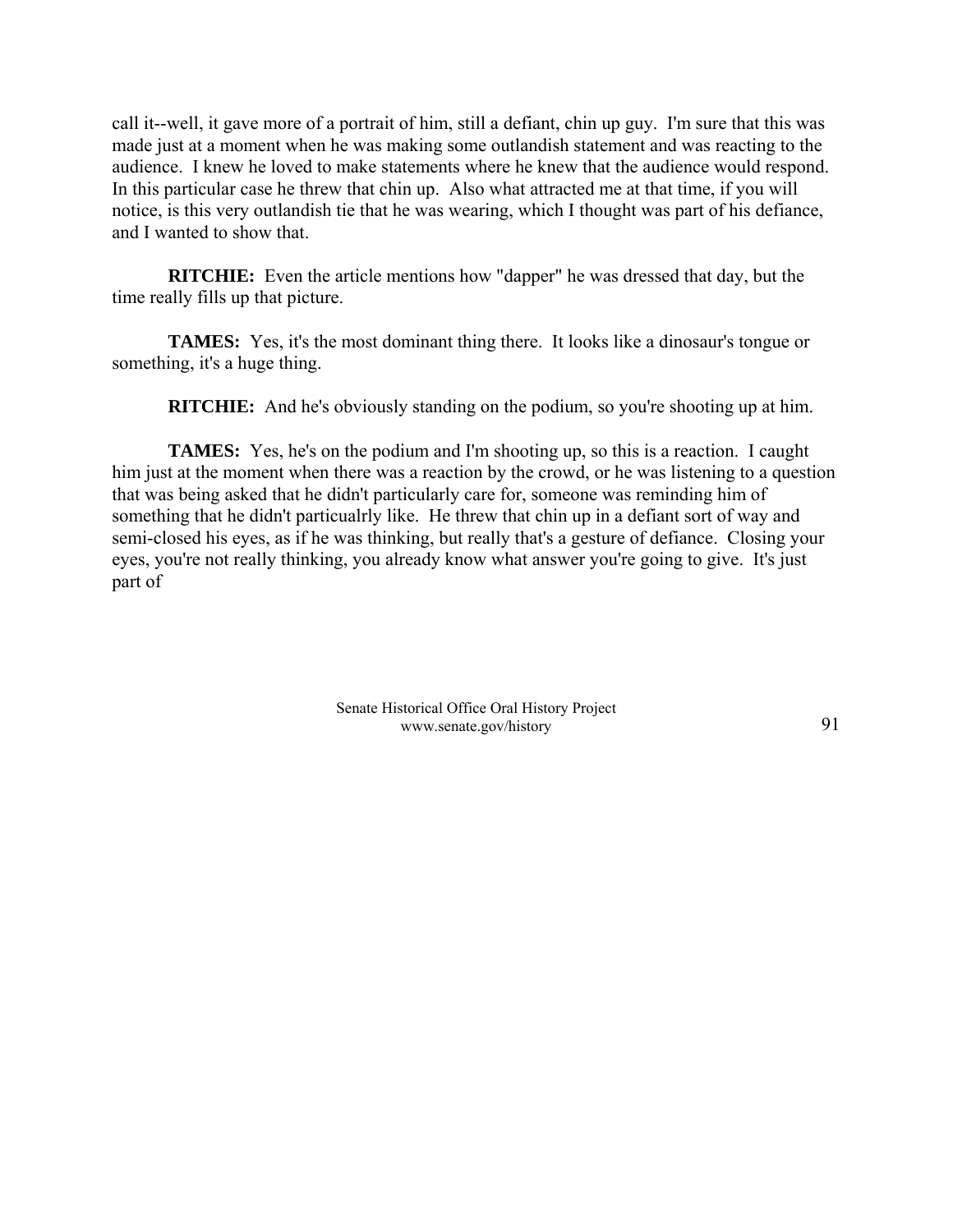the acting. You know, a good orator, so much of it is acting in order to grab your audience, or grab your committee. I've seen it happen so many times. Then again you get some people who are so intellectually bright, who just cannot seem to do it, it's amazing. /Paul/ Sarbanes is one, Senator Sarbanes. Senator Sarbanes is a very, very intellectual man. He's very well read, and he can write well, but God bless it, he can't give a speech! He cannot project that. Sometimes I think, God, I wish I could give that speech for him! It's been unfortunate that we have had members of Congress that way. The Republican chairman of the Senate Foreign Relations Committee two years ago. . . .

## **RITCHIE:** Percy or Lugar?

**TAMES:** /Richard/ Lugar was very smart, very intellectual, a very fine senator, but he doesn't get the press. He doesn't get the attention. Yet he's well read, he writes well. He makes sense in committee hearings. We have a tendency. . . I think one of the greatest inventions is the world has been this automatic clicker /remote control/ on tv. You sit back there and the moment somebody says something, click, you click them right off. The moment somebody says Lugar, you have a tendency to think of a 9mm pistol and click you cut it off. That's a shame, but that's what happens.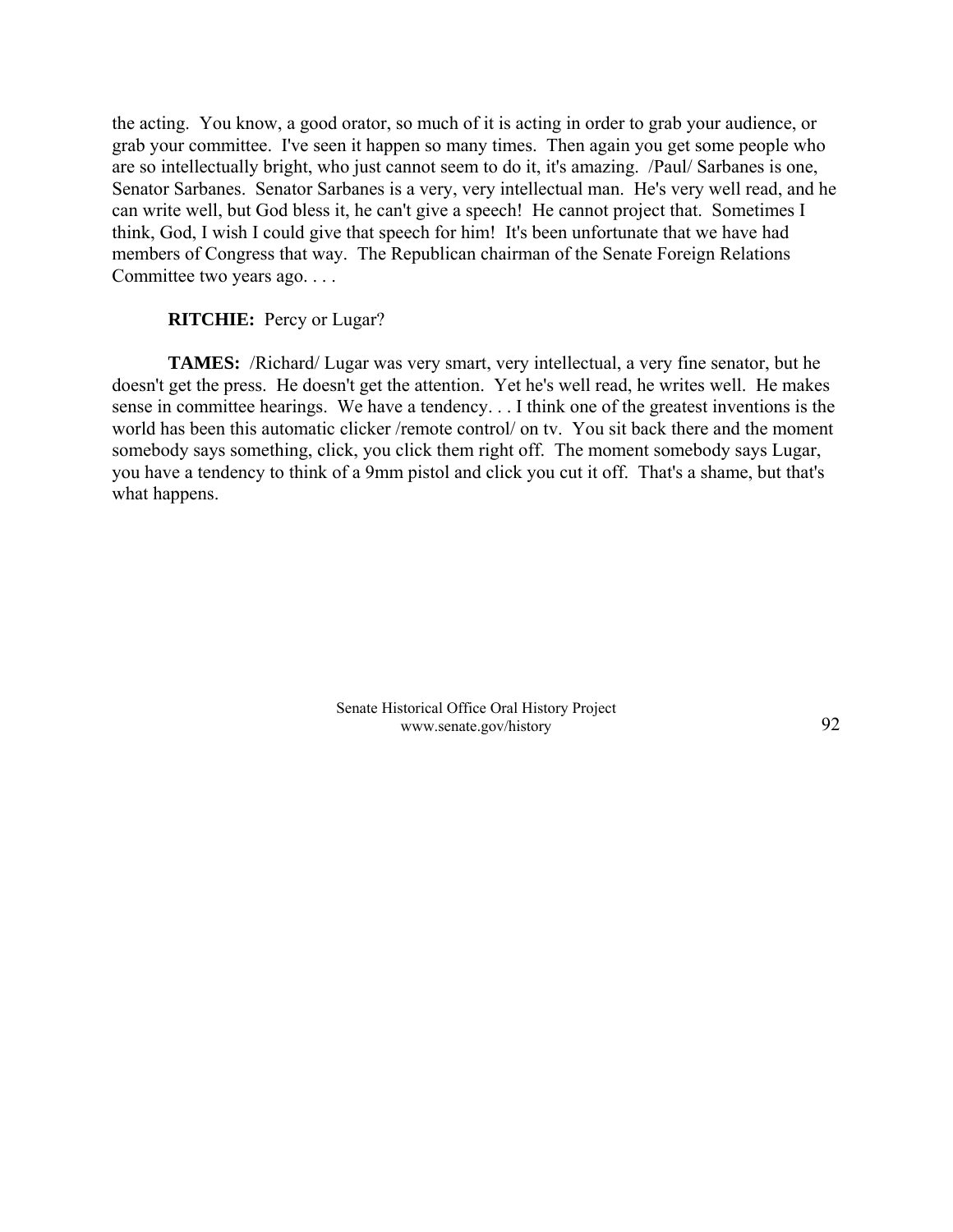**RITCHIE:** I wanted to ask you again about a picture like this one of Bridges, where you've taken twenty pictures or more of one incident, did you normally just present one to the Times, or did you give them a sampling?

**TAMES:** No, no. Normally we tried to give them three: one, a single column; two, two columns, if it's one person; and then three is just a straight, dramatic head, just a big head. This is a one column deep, so it could go either way. In fact, sometimes we get away with just two pictures by giving them a good deep one column this way, so they can come in and cut the head off and just use the head if they decided that that's what it calls for in this space. It depends on the dressing. Also, in a case like this where it's a feature story, a feature picture, you also try to dress the page. In other words, if you have two good pictures of him, one looking right and one looking left, you send them both, because you don't know how it's going to look. In this particular case, he's looking to the right of the reader, which is the correct way, into the story. Now, if you had this flipped and he's looking off the page, it would be distracting, and they wouldn't use it. See, they wouldn't use it. Now, of course in the old days, in a case like that and it was the only picture they had, they would just take his head and flip it, and you wouldn't know whether it was the right or left. But if they left the tie in and a few other things, you can distinguish that they are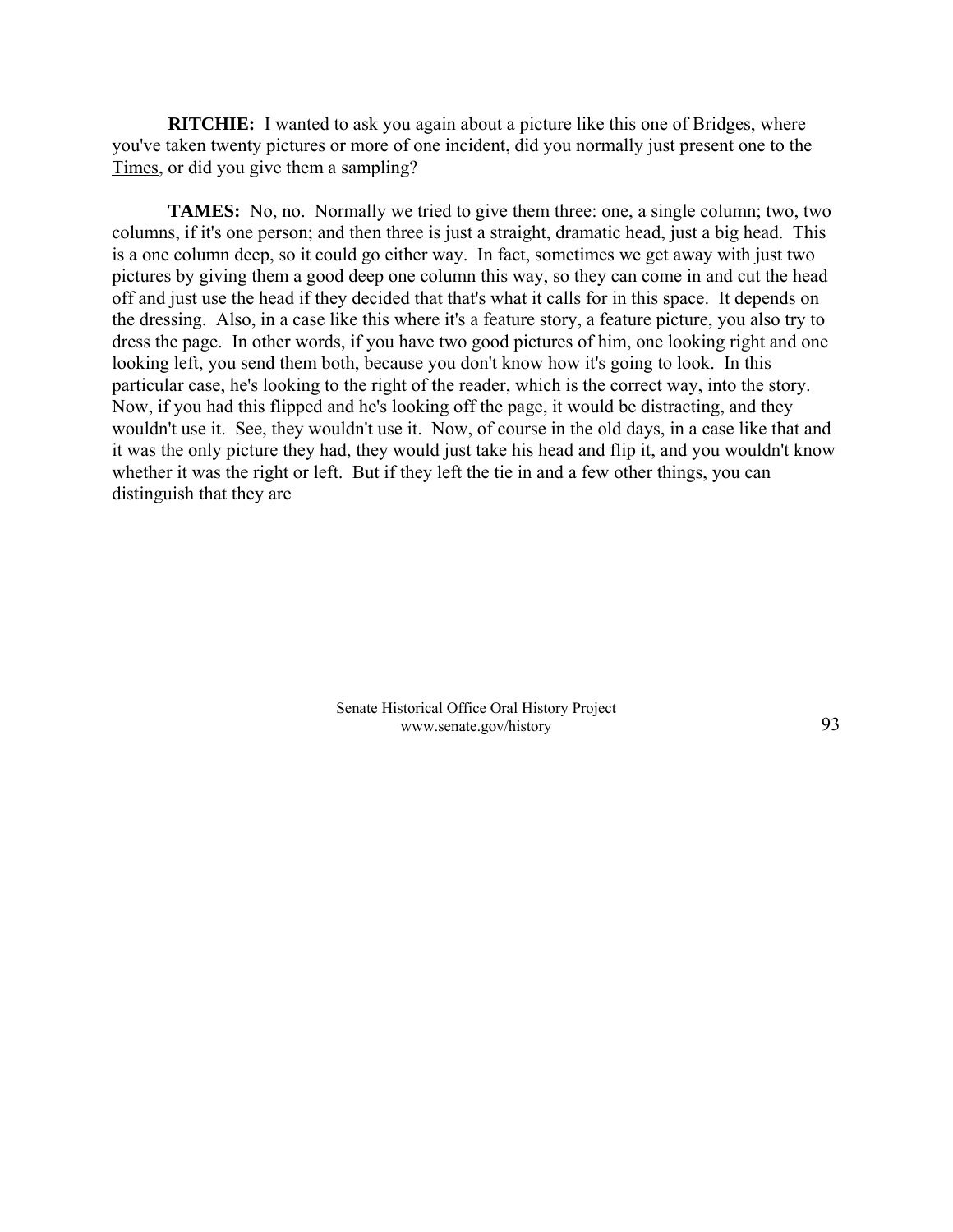flipped. But you usually try to give them three: looking right, looking left, and a good twocolumn in the center. Sometimes more, depending, but usually right about that.

**RITCHIE:** I wondered, did you ever regret, sometimes, when a picture you had taken wasn't used?

**TAMES:** Oh, yes, many times. Of course, that was my fault. Unlike the young ones- see, I had an advantage and a disadvantage. I never worked in New York, I worked in Washington, so I didn't know how the picture desk worked. Now, many times I made pictures down here that were exclusive, that were very newsworthy and on top of it, and I would send them up to New York and they never would get used, because the people in New York didn't recognize what the story was about, and they didn't recognize how important this particular picture was.

I made a picture when a Republican candidate eight years ago dropped out of the race. He was a Congressman.

**RITCHIE:** Phil Crane?

**TAMES:** Not Crane, no, it was another one. The one who was a very religious one. He had an office on the first floor of the Longworth Building. Oh, God, what was his name?

**RITCHIE:** He was running for president?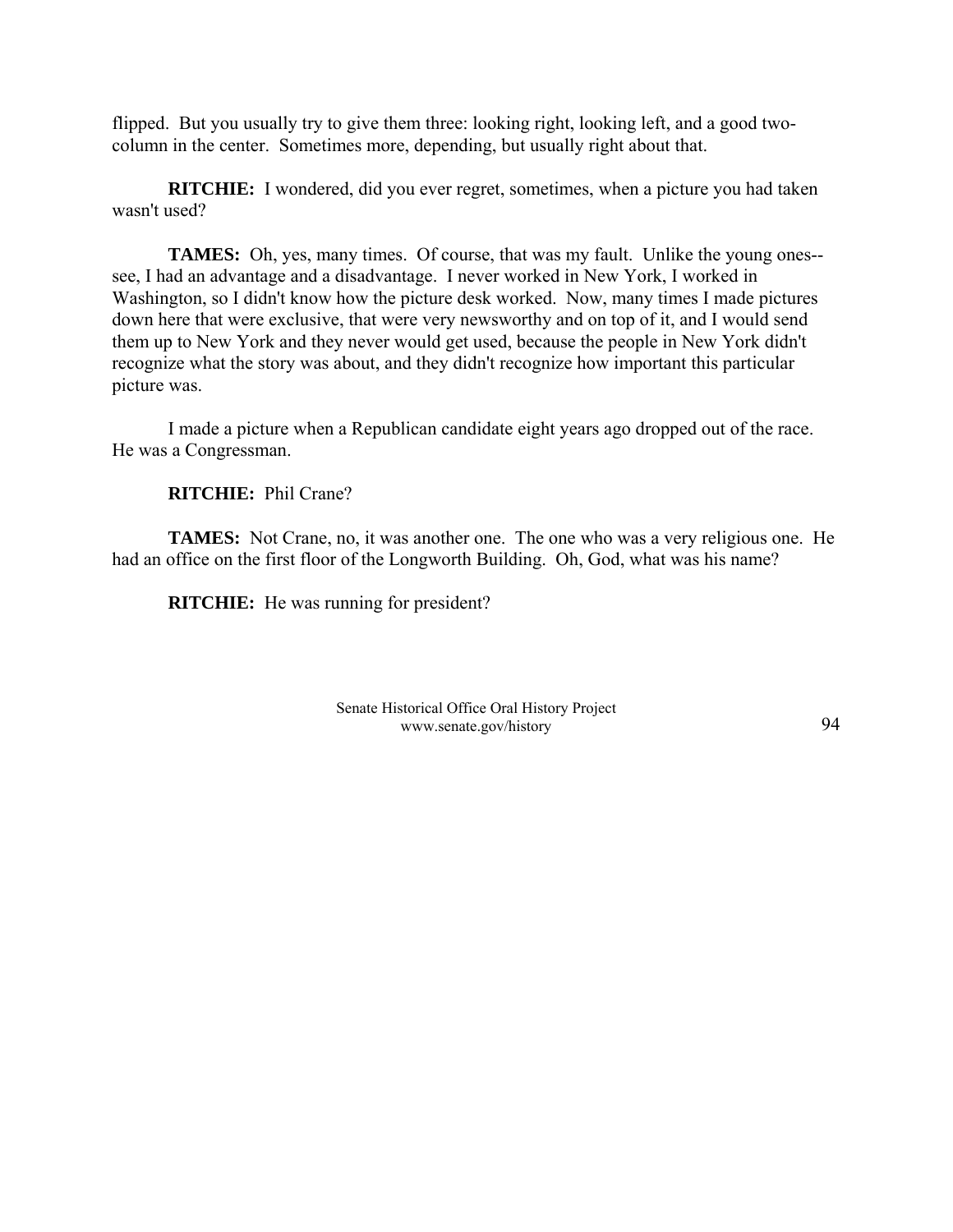**TAMES:** He was running for the nomination, and he backed out right on public tv. I happened to be there. I followed him that day. I didn't know that he was going to say this, but the moment he finished on tv, the McNeil-Lehrer Report, they offered him a cup of coffee, and he cupped it in his hands and was bringing it up, and was blowing into it. The look on his face of weariness and resignation--I sent that up. Then I sent a regular talking shot, when he actually made the announcement on tv. Well, I didn't call New York. I sent them two, I should have only sent them one, of him blowing into the coffee, because to me that was a more dramatic shot. But they went with the talking shot. Yeah, I remember that, I never forgot that one.

**RITCHIE:** What is the role of the photo editor? Your photo editor gave you the award at the Kennedy Center the other night, and that raised a question in my mind: what's the relationship between the photo editor and the photographer.

**TAMES:** Well, of course, there are a lot of assistants. She's the picture editor, and then there are editors on the various desks. The *Times* now has gotten so big that they have regional editors. They have one that does sports, one that assigns photographers to travel the country, or picks up freelancers, then there's one that does the domestic, metropolitan area, and so forth. But the relationship between the two is that you shoot it--and here in Washington we have the advantage that we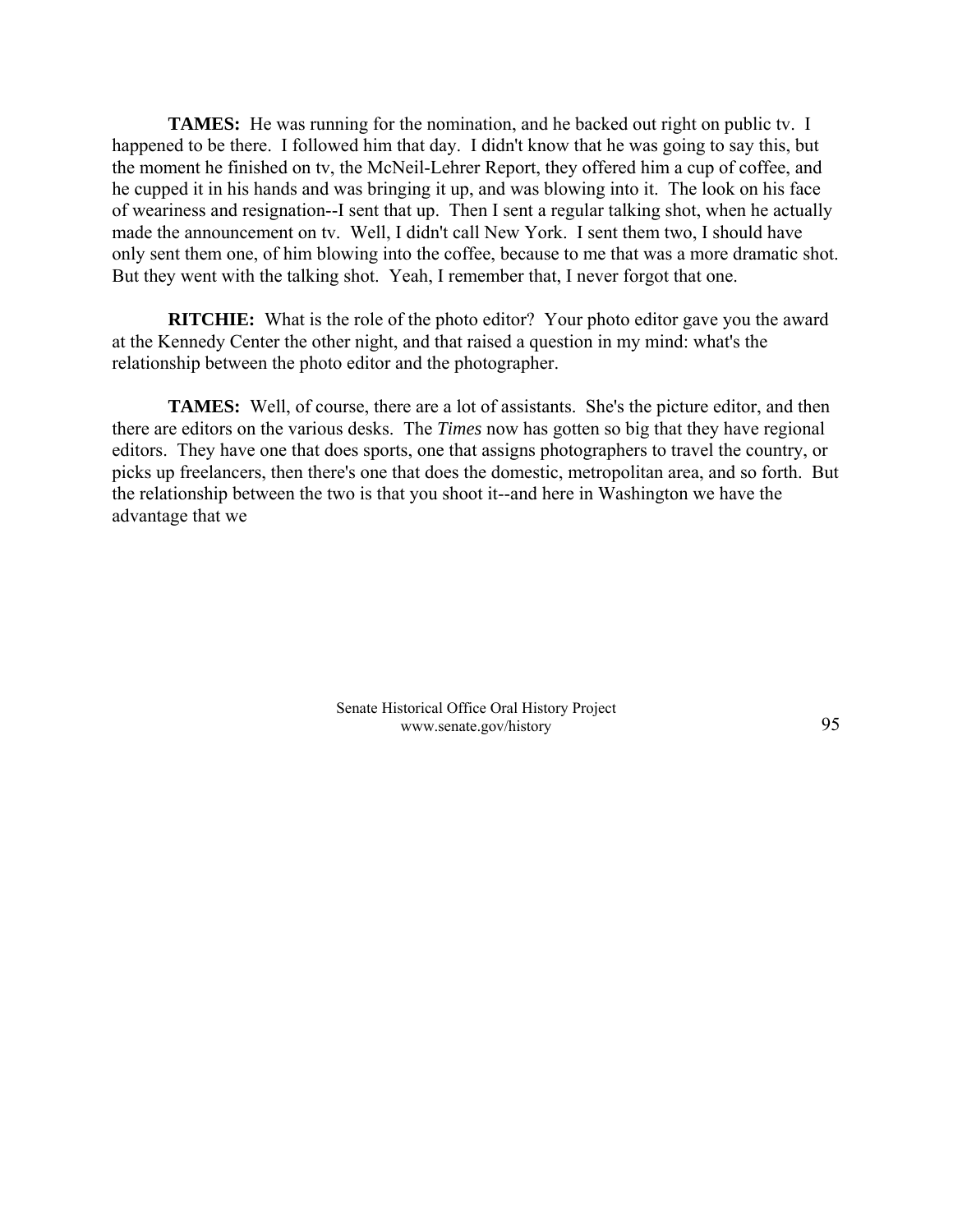print it and then we send what we like. Now, of course, if you send up your raw film, or contacts, or just contacts, then he or she will look at the prints and decide which picture they like. It should be a very close relationship between the two, so you could call up and say, "Look, this is what I think," and let them decide. See, we're looking at it from the picture point of view, and they're looking at it from the page, how does it fit and how does it dress up the rest of the page. Unless the picture is so outstanding that the picture is used and then everything else has to be worked around it. We've had occasions where they have said, "We're holding that story because we need some art with it. Go ahead and make something on it." And we try to do what we can on that.

**RITCHIE:** Have you ever tried to second-guess the photo editor? You know that they like certain types of pictures, and you aim for that?

**TAMES:** Oh, yes. Oh, yes. Many times. The late Lester Markel, the editor of the Sunday department of the *New York Times*, who had a finger in everything, used to pick the pictures for the *New York Times* magazine cover, and so forth. I knew that he used to love silhouettes, and he used to love chandeliers and mirrors, reflections, that type of thing. I used to always try to do something like that, that would please his eye. Silhouettes particularly, I'd always try to get something silhouetted to make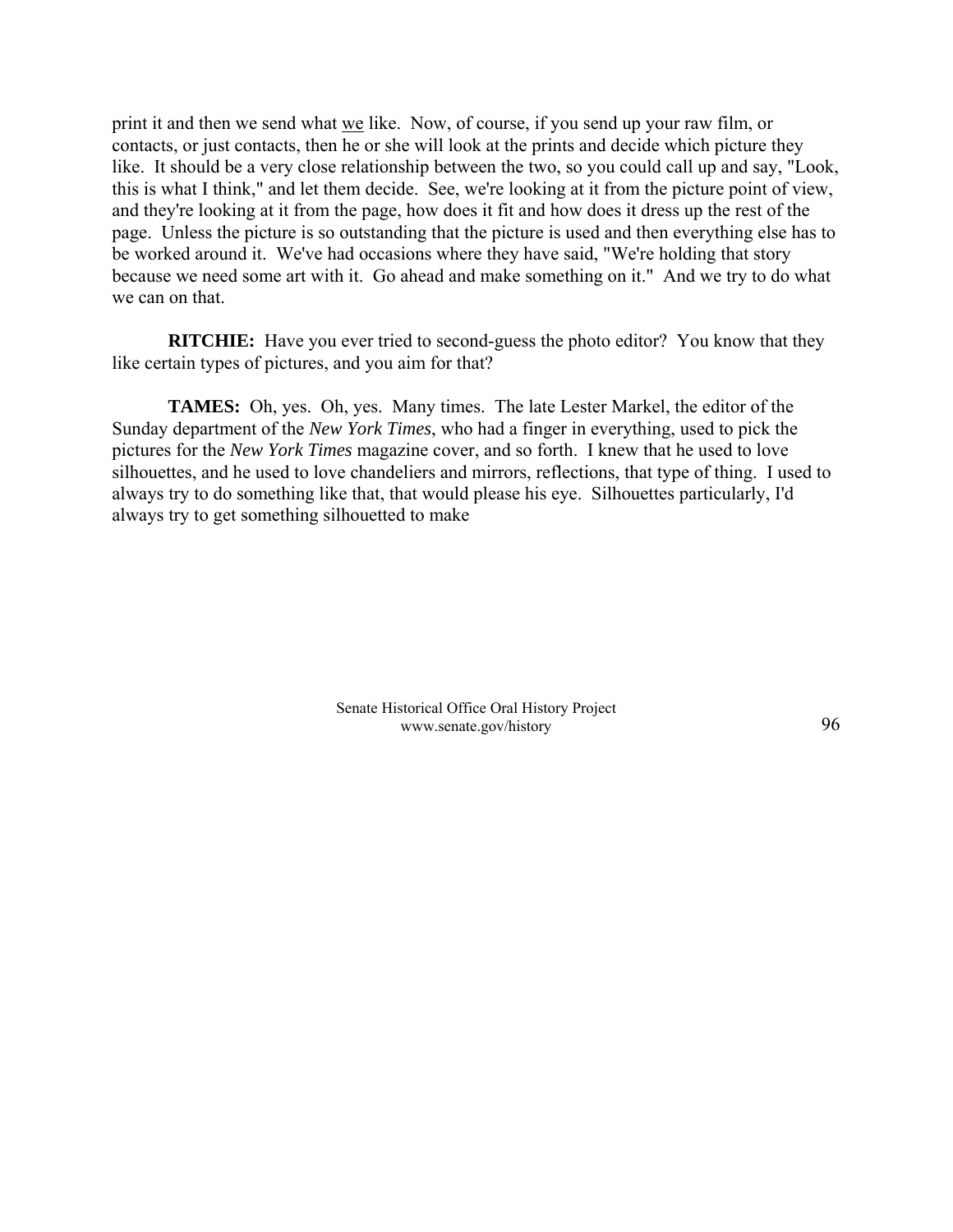it stand out. Yeah, you do that. You learn to work with your editor. He's the final arbitrator of what goes in, so you have to have a good relationship. You can call up and ask, "Why did you do this?" "Why didn't you do that?"

Sometimes they'd leave things out of captions. We did it just recently. We had a piece on the State Department's lawyer, the counsel for the State Department. I got a very nice, moody shot of him, leaning up against his desk, in front of his desk, with his legs crossed, and some papers under his arms. He had folded his arm, his flag was over his right shoulder, and there were some pictures on the wall. It was a beautiful picture, but he's looking at a tv set. I made the tv set prominent in the foreground, shot so that on the left you could it was a tv set and he's looking right at it. The caption read, "Sawyer in his office today." Well! And I went to great lengths to describe the fact that he keeps three tvs going on in his office all the time. One on CNN for the debate in the House and Senate, and one for any committee hearings that are going on. So anytime something attracts his attention, he can zap in on it. We failed to mention it. To me, that took away from the whole picture.

Then another thing we had, just recently, I made a picture of the Secretary of Defense, /Frank/ Carlucci, up with the Chairman of the Joint Chiefs of Staff, Admiral /William Crowe/. They were testifying before the House Armed Services Committee. Just before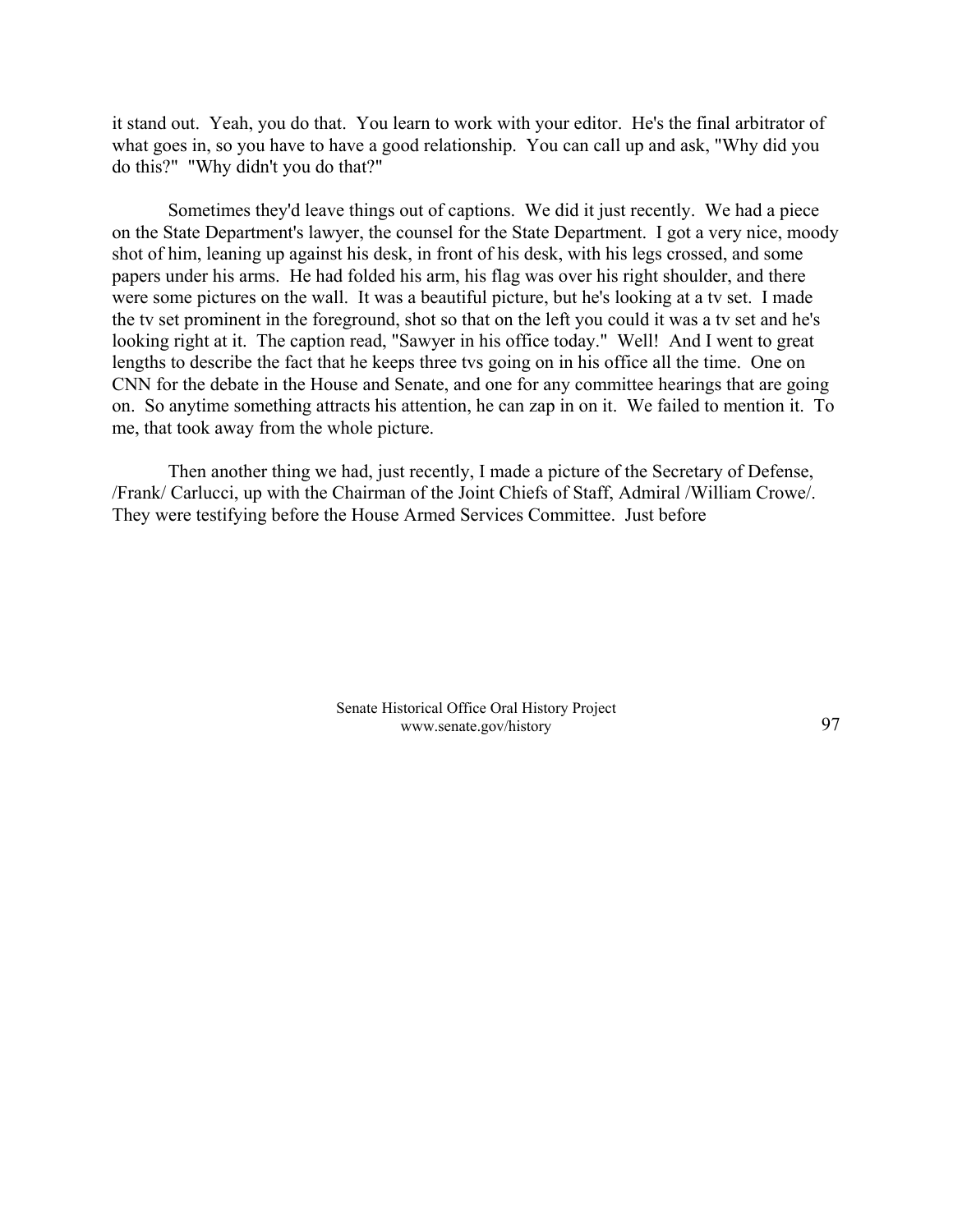they started testifying on the Defense Department budget, just two days previously the Secretary of the Navy /James Webb/ had resigned, and it was still hot news. So the Admiral leans over and puts his hand on the microphone and leans in and whispers to the Secretary: "What's my answer if they ask me about why the Secretary of the Navy quit?" And Carlucci laughed and said, "Just keep your mouth shut." Well, I put that in my caption, and we didn't use it. But we used the picture of his holding his hand over the mike.

**RITCHIE:** Are there many occasions when you feel that the photo editor has a particular slant, or a dislike of people or groups? Do they ever choose pictures out of a particular bias?

**TAMES:** Well, yeah, they do have some. But I never catered to their whims. If it's there, I'll do it, but I'm not looking for something just to justify some preconceived idea that somebody might have.

**RITCHIE:** I don't know of any examples on the Times, but I know that people have complained that some newspapers run unflattering pictures of Republicans or Democrats, or this politician never gets a good picture in that paper.

**TAMES:** The only reason why he doesn't get a good picture is because he doesn't make a good picture! Some people make good pictures, and some don't. It's just a quirk of the camera.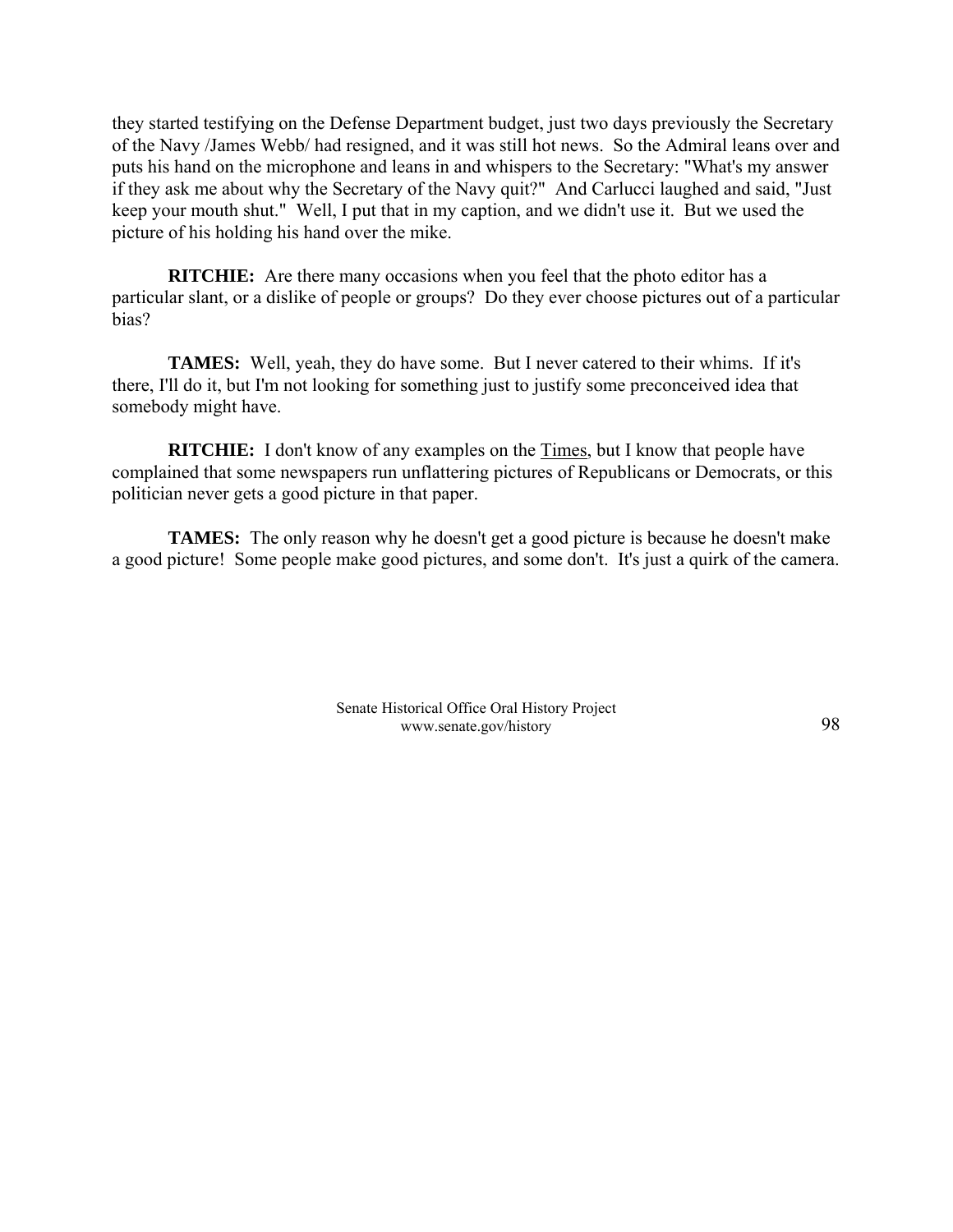Sometimes I will look at people through my lens, and then look at them with my eye, and look through the lens again, and it seems like it's two different people. It just does something. We call it "photogenic." Well, there is something there. Some try all their lives to get something, and they never get a good shot, or never have anything that really pleases them.

No, of all the years that I have been in the business, I've never heard of any one person, photographer, going after some member of a political party just simply because they didn't like them. I mean, I will admit that there are times when say the Ku Klux Klan or some of the more obvious brutal sheriffs and deputies in the South during the Civil Rights fights, that we photographers would try to catch their most unflattering angle, if we were able to without being too obvious at it. Yeah, we've done that. We make sure the background doesn't do them any good. But by in large we try to bury our personal feelings, otherwise if you don't you're never going to come up with anything that's worthwhile. And once the word gets around that you're doing that, why. . . . But in Washington I've never heard of anybody doing that, or getting a reputation for deliberately going out of their way to make someone look bad. Although there are photographers who earned their living deliberately making cops look bad, or society in general look bad.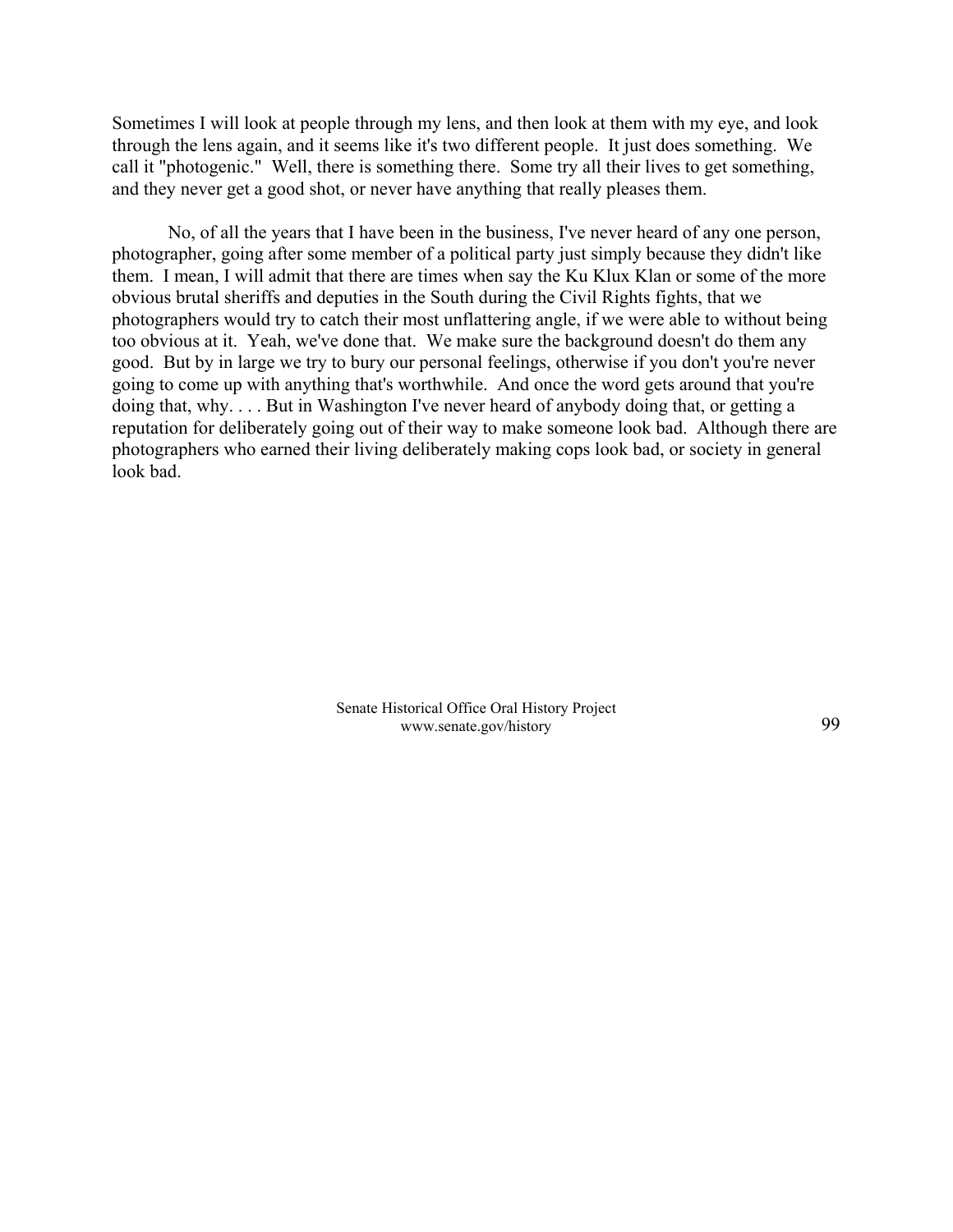**RITCHIE:** The other thing I remember from that night when Harry Bridges spoke was that afterwards there was a reception downstairs in the hall where all the paintings of the presidents were hung. I was with Jim Ketchum, the Senate Curator, and you came over and walked us passed all of the portraits of the presidents that you had photographed, and told us each of the quirks of these presidents. Eisenhower was sensitive about his earlobes, as I recall you said, and Johnson always wanted to have his left side taken.

**TAMES:** That's right.

**RITCHIE:** It was a wonderful account of the vanities of famous men. I wondered how much as a photographer you had to take those vanities into account. Did you run the risk of encountering the ire of some of them if you didn't take the pictures they wanted?

**TAMES:** Oh, yeah, sure you ran the risk. LBJ used to blame me for every picture that he considered unflattering that ran in the *New York Times*. He never bothered to look at the credit. I just caught hell, because I was his friend, and I was supposed to make sure that these types of things did not get in, that's all there was to it. It was almost impossible to avoid the left side of Lyndon Johnson's face, because he deliberately presented that every time that he possibly could. At one time I told him that if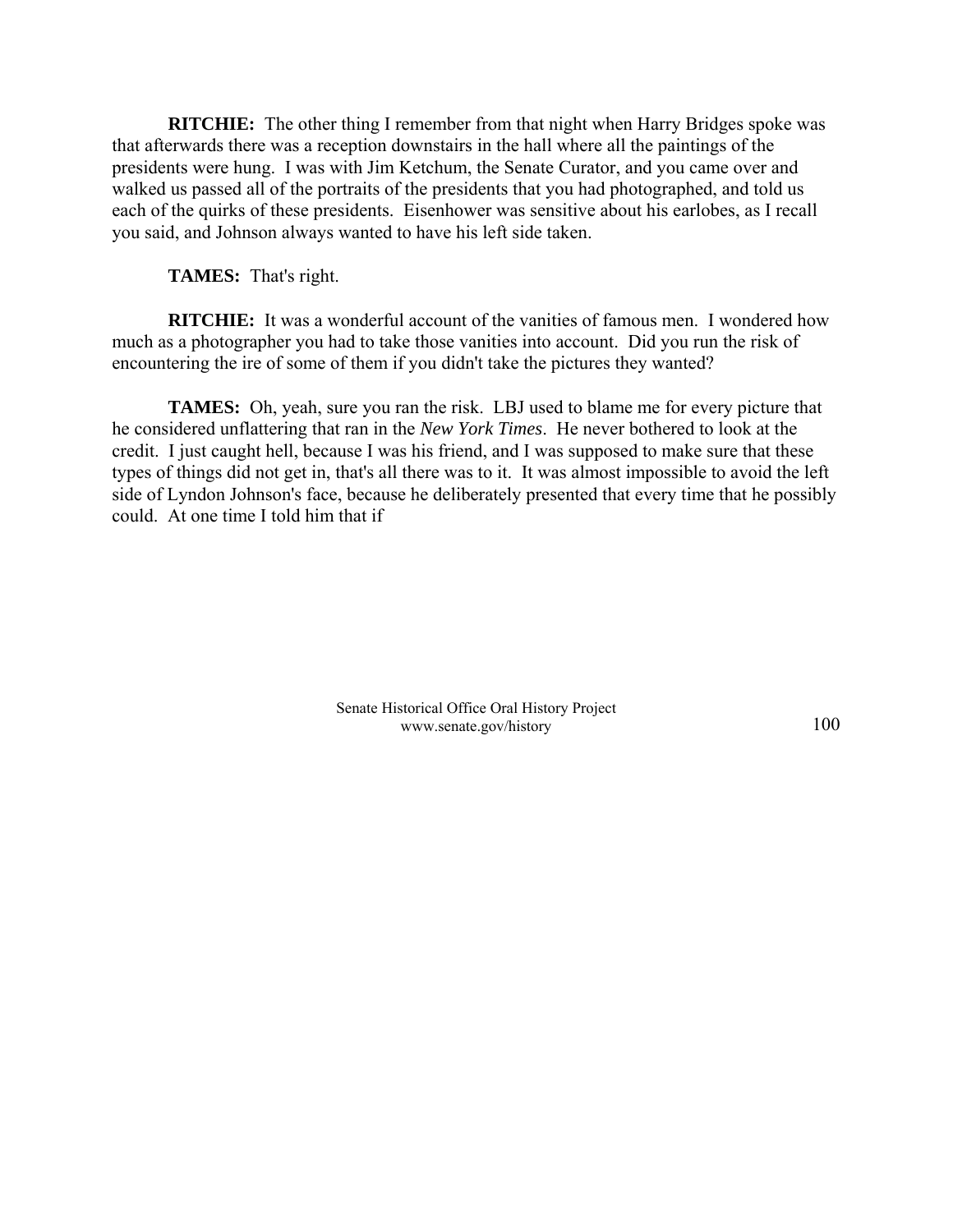he could walk on the stage backwards, just so his left side showed, he would do it. If you notice, at every one of his rallies, that when he walked on stage he came from the right and walked on stage with the left side of his face showing to the audience. He always entered from the right of the audience, so it was always the left side of his face that was showing when he walked across the stage.

**RITCHIE:** Do you recall that night you told a story about taking a businessman or a banker in to see Johnson?

**TAMES:** Yes.

**RITCHIE:** Could you tell me that story again?

**TAMES:** It was a group of IBM-ers who were going through the Hill that day. He was Majority Leader or Vice President, one or the other. We went through his office, and I told them before we went in that he was going to give them his "sound dollar" pitch, where he started talking about "what makes Amurrrica great: it's the dollar that makes Amurrrica great." You could see these business people's eyes start sparkling when he started talking. Then he would take out a dollar bill and very dramatically flattened it out and used his fingers as if he was cutting with scissors: "This much for defense, and this much for that." He was showing how much of the dollar it took to run the federal government, and their eyes would light up.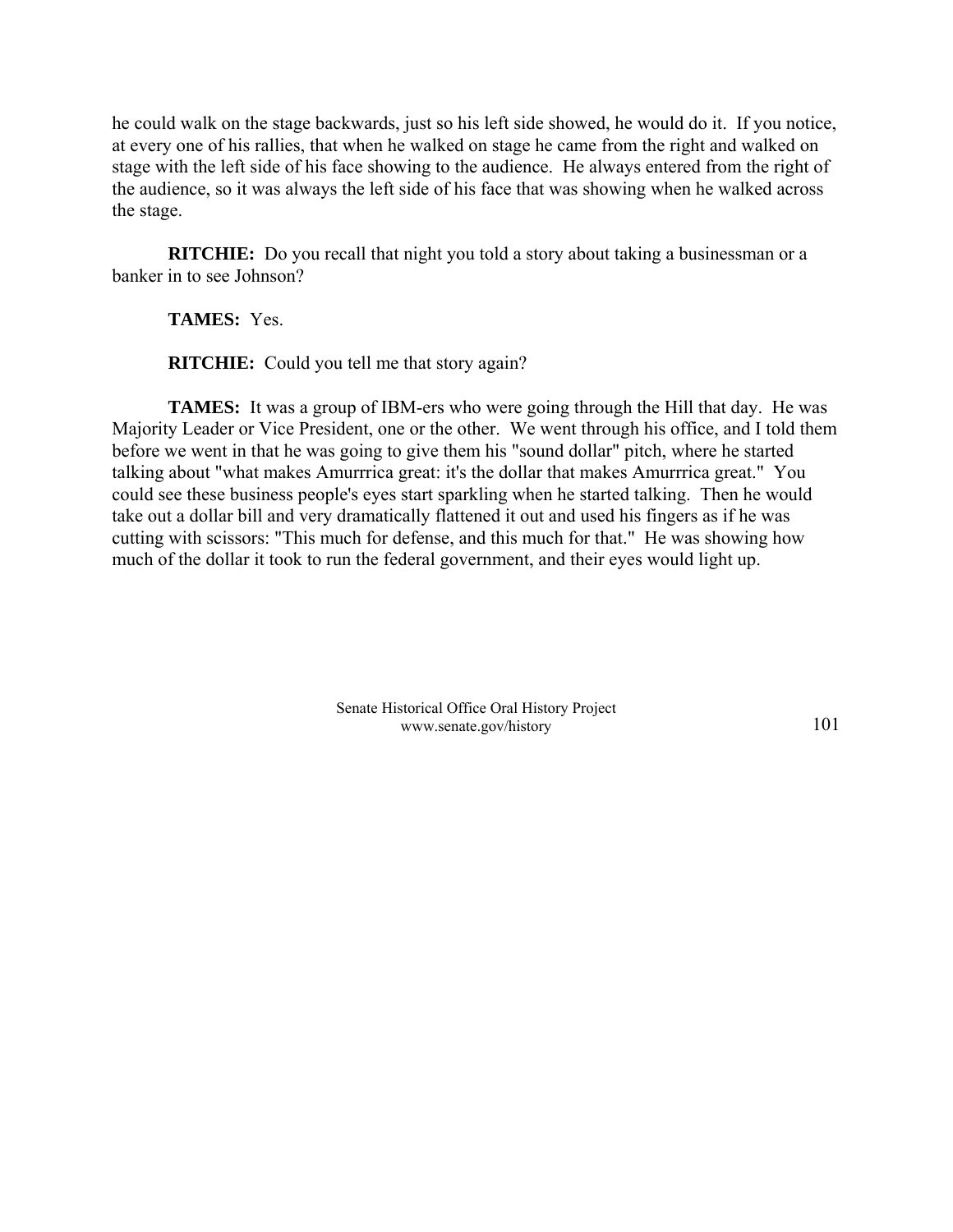But just before we went in, the public relations man for the group was also about six foot five, big outdoor type, and he asked me if I could get a picture of him with Johnson. I said, "Sure, I'll make the other pictures and I'll introduce you to him and make a picture of you." He said, "Well, before we go in there I wanted to let you know that. . . " I said, "Don't tell me that you have a favorite side of your face." He said, "Yes." I said, "Which side?" He said, "The left." I said, "No way. LBJ thinks the left side of his face is best, so we're going to stand with his left side showing, your right showing." He said, "Well, I'll take care of it." I said, "You take care of it, I'll photograph it, but I know what's going to happen."

We went in and I introduced him to the Vice President, and I said, "Can I get a picture?" And LBJ said, "Sure." He got up and buttoned his coat, and just as he was buttoning his coat, this friend of mine grabs him by the elbow and spins him around so that his right side is showing, and the other fellow stepped in left. Just as fast, LBJ spins him around. Then they spin around again. Finally I said, "Hold it guys! If you both want the left side of your face to show, stand back to back!" And LBJ said, "No, George, I don't mind, you know that I don't mind." I said, "Yeah, I know you don't mind." So we made the picture with LBJ's right side of his face showing. He was very unhappy with that, I could tell that. I said, "Now, Mr. Vice President, that was nice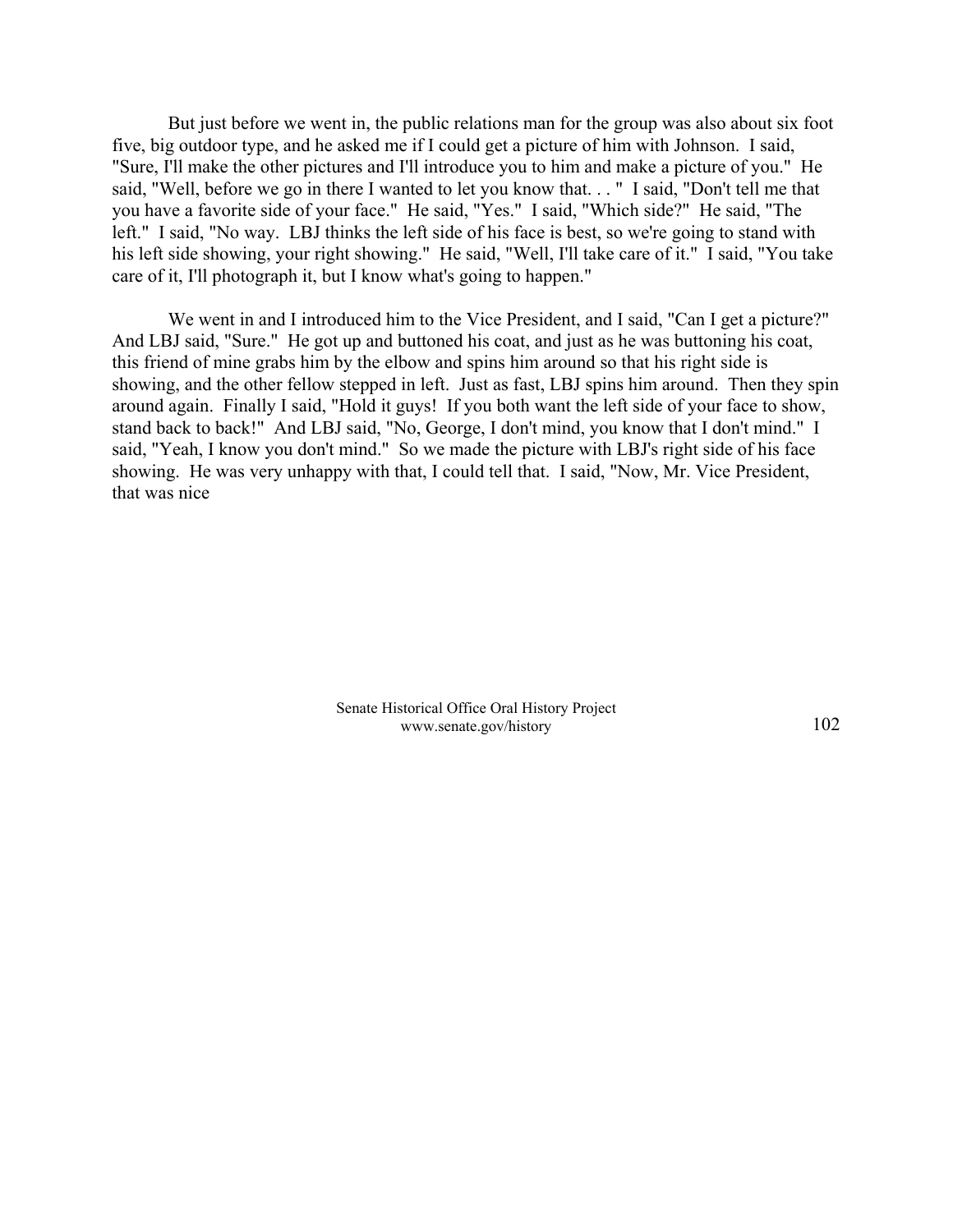behind your desk, but let's make a different picture over here by the fire place. I think this is a nice mantle here." He said, "Oh, sure, George." We went over there and he stands with the left side of his face showing, and this time I signaled to my buddy just to go along with it. He was smiling and shaking hands and I was banging away. Then as we were going out the door, LBJ put his arms around my shoulder and gave me a big squeeze. He looked down and said, "You pick the best one, you hear?"

When I had them printed, this friend of mine said, "Jeez, I'd love to get it autographed." I said, "He'll never autograph that one with the right side of his face showing." So what I did was to take a mounting board and lightly glue the picture by the mantle place, with LBJ's left side showing, and put it on the board. Then I took it in and had LBJ look at it. He liked it and he signed underneath. When I left the room, I just removed that picture and put the other one on, and everyone was happy. That's called diplomacy.

**RITCHIE:** Were there many members of Congress who had vanities about how they wanted to be photographed?

**TAMES:** Not that I'm aware of to the extent that LBJ did. There were quite a few who would joke about not having had a good picture made, I'd do this or do that, but I never really had any problems.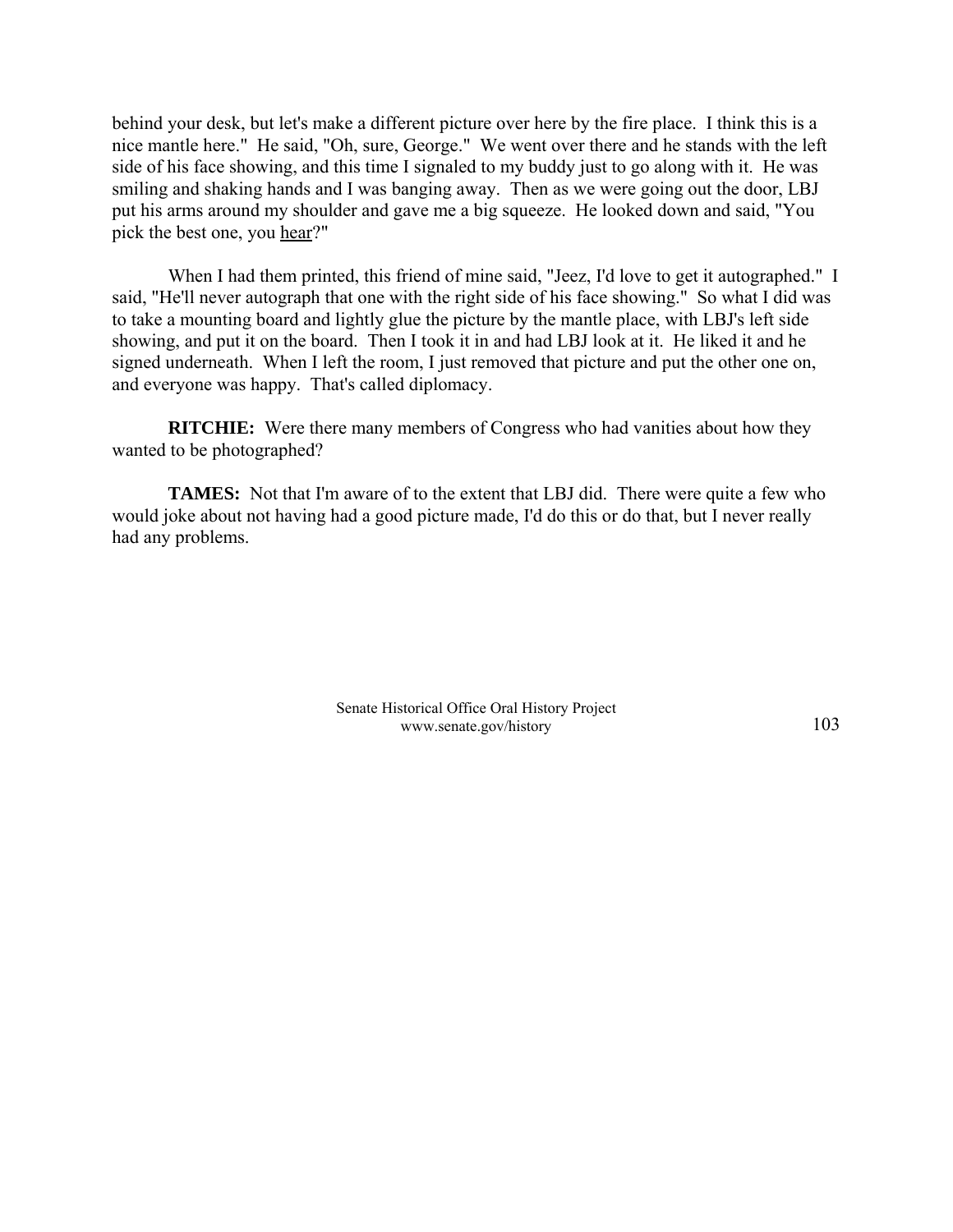**RITCHIE:** I've heard that Johnson particular was interested in getting a good coverage from the *New York Times* and cultivated a lot of their correspondents, and was very close to William S. White in the 1950s. Did you feel that he sort of cultivated you as well?

**TAMES:** Oh, yes. He cultivated me and he cultivated all photographers. I think White was just one of his favorites and I think I probably was one of his favorites. The reason for it, of course, from my angle was I love to joke, I love humor, and I use humor quite a bit. I would tell him what jokes I'd been hearing and what was happening around the Hill, and he would laugh and tell me a few things. And I knew him for so long, from when he was over there as a member of the House, so that had something to do with it.

Yes, he had favorite photographers, like Okimoto, who was his official photographer. He kept calling him "that Jap," but he didn't mean it in a derogatory sense. "Where's my Jap?" he say when he wanted some pictures made. He didn't ask for Okimoto. He probably couldn't even pronounce it. He'd say, "Where's my Jap?"

I'll never forget the time after he became president and he called in Pierre Salinger, who was still working as press secretary. "Pierre," he said, "I want you to get my Jap and bring him over here and take some pictures." "Yes, sir, Mr.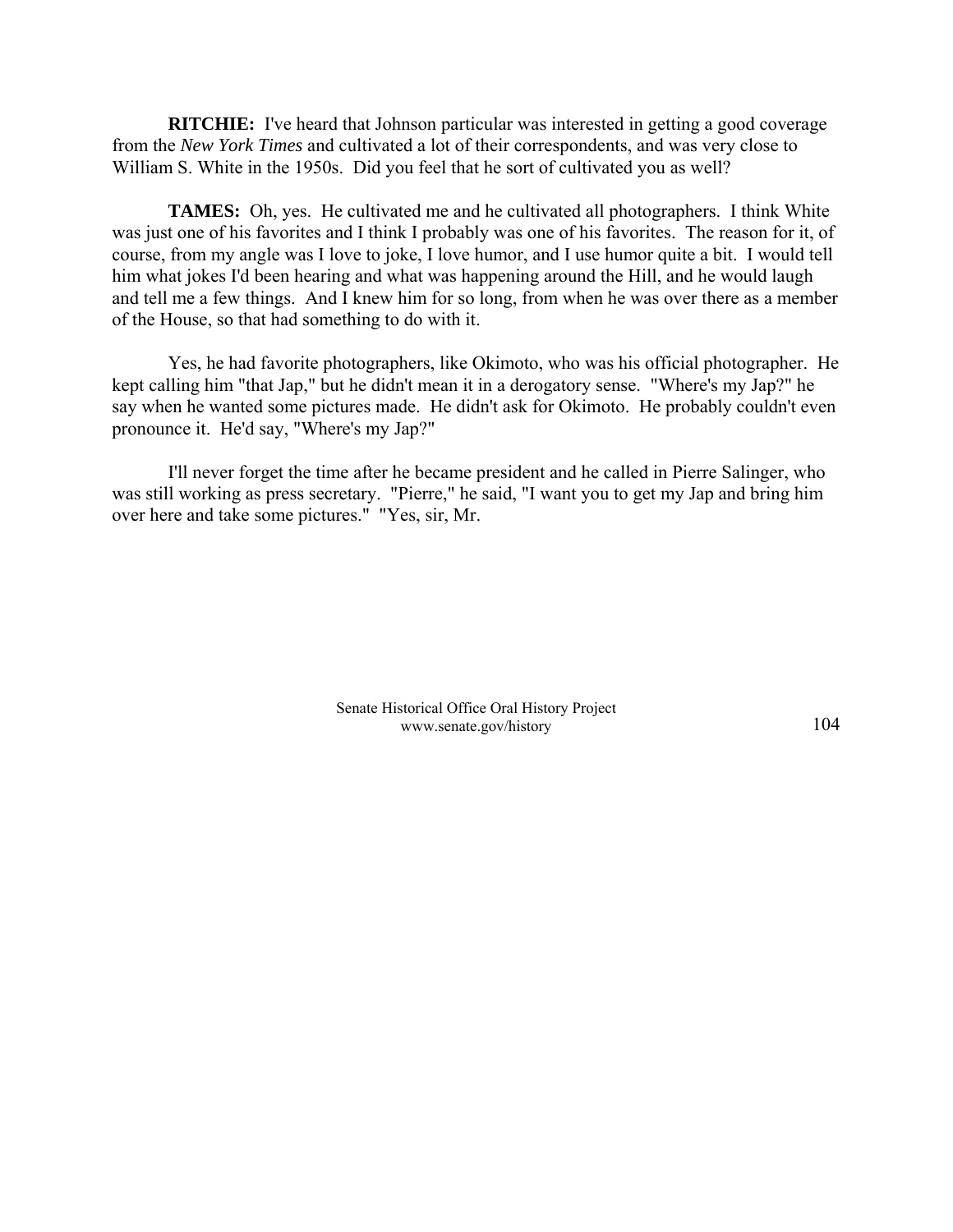President." Pierre didn't even question what the president was asking. Then he went into the press office and said, "Who the hell is this Jap that he's asking about?" He found out it was Okimoto, who was working for USIA at that time, and had followed LBJ when LBJ took that tour of the world and ended up in Pakistan and got the mule driver a car and all that stuff. Okimoto was along, and Vice President Johnson liked what Okimoto did. I think Okimoto presented him with a huge album of all the pictures that were made by him and the staff. That's how Oki got the job over there as the first official White House Photographer.

**RITCHIE:** When they created an official position, how did the rest of the photographers feel? Did they see that as competition in a sense?

**TAMES:** Well, no. We saw it both as competition and a source of pride, that finally still photography was becoming recognized as a force. We had pride in having one of us make it. In fact, I make no bones about it, that was my ambition to have that title, personal photographer to the President of the United States. I thought, hell, you couldn't do any better than that. I was perfectly willing to do it for Hubert Humphrey, and I would have become the photographer for Hubert if he'd have made it. Then some of Jimmy Carter's staff people asked me to come over: would I like to go over there and work? They also asked Bernie Boston. But when they asked me, I told them yes, I was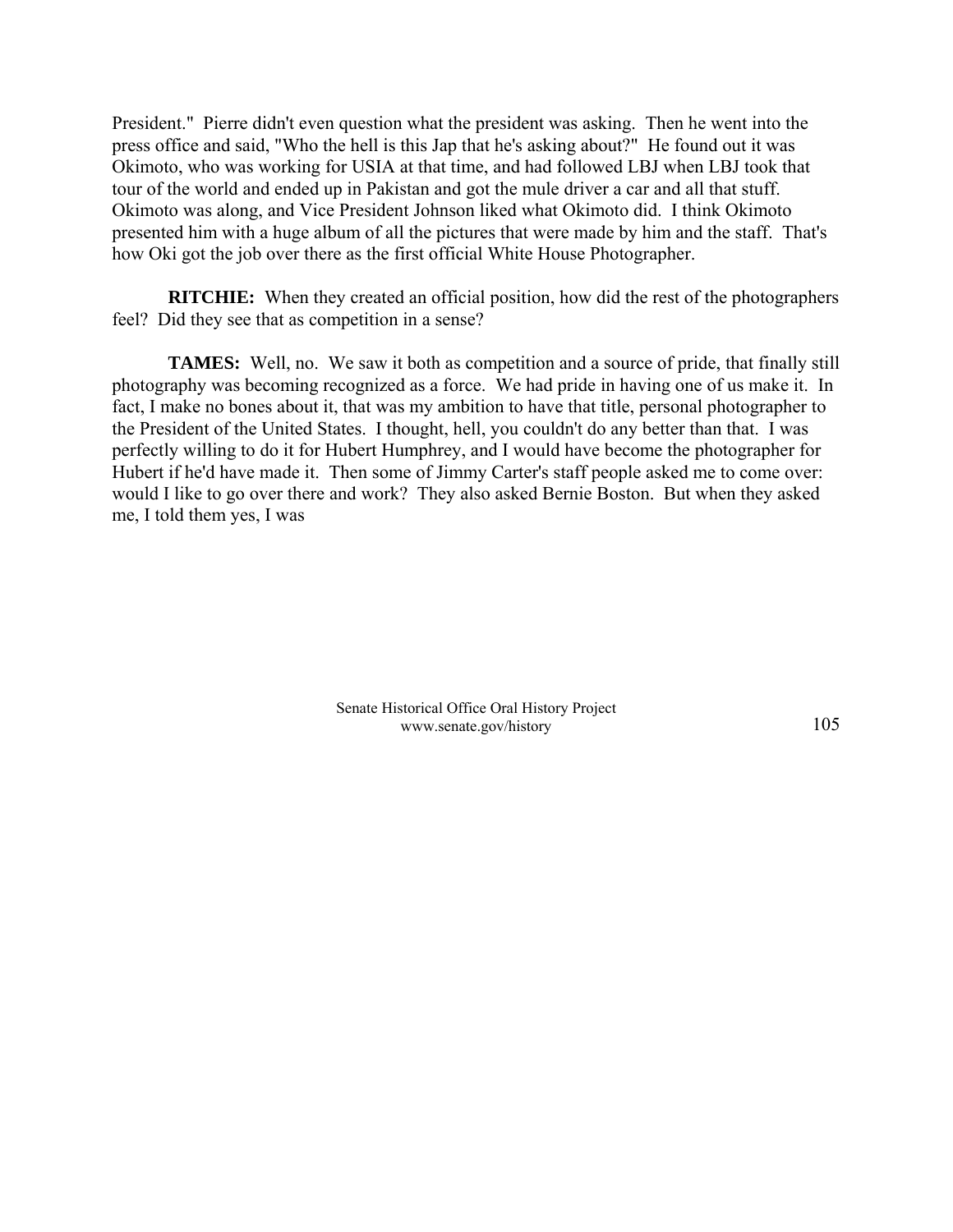interested, until I found out that Carter didn't want to give me the title. He didn't want the Imperial Presidency, so he said. But he was willing to let me run the place. I said, "I'll stay where I am." As far as I was concerned there's not enough glory or glamor in the job to compensate for the fact that you were doing the work without getting the proper credit. I guess we all like a title of some kind.

**RITCHIE:** Has there been a tendency of presidents to try to get the newspapers to publish their official photographs rather than candid shots taken by the press photographers?

**TAMES:** Oh, yes. Very much. This goes back to the times when Harris & Ewing had a lock on it. Up until my picture of Eisenhower they had a lock on the president's pictures. They had every president's picture there, God, I believe from Lincoln on up. They would sell them, and they would make thousands of prints, and make quite a bit of money out of it. Also the state of the art was such that you could only take pictures by elaborate set ups, and so forth, that took a lot of time. Of course, it's reached a point now where we're getting so much media coverage. When I showed up at the White House first before World War II, it was practically deserted. If you got five, six still photographers, you had a crowd. Normally, you had three. Today, on a simple, routine assignment, you'd see eight or nine.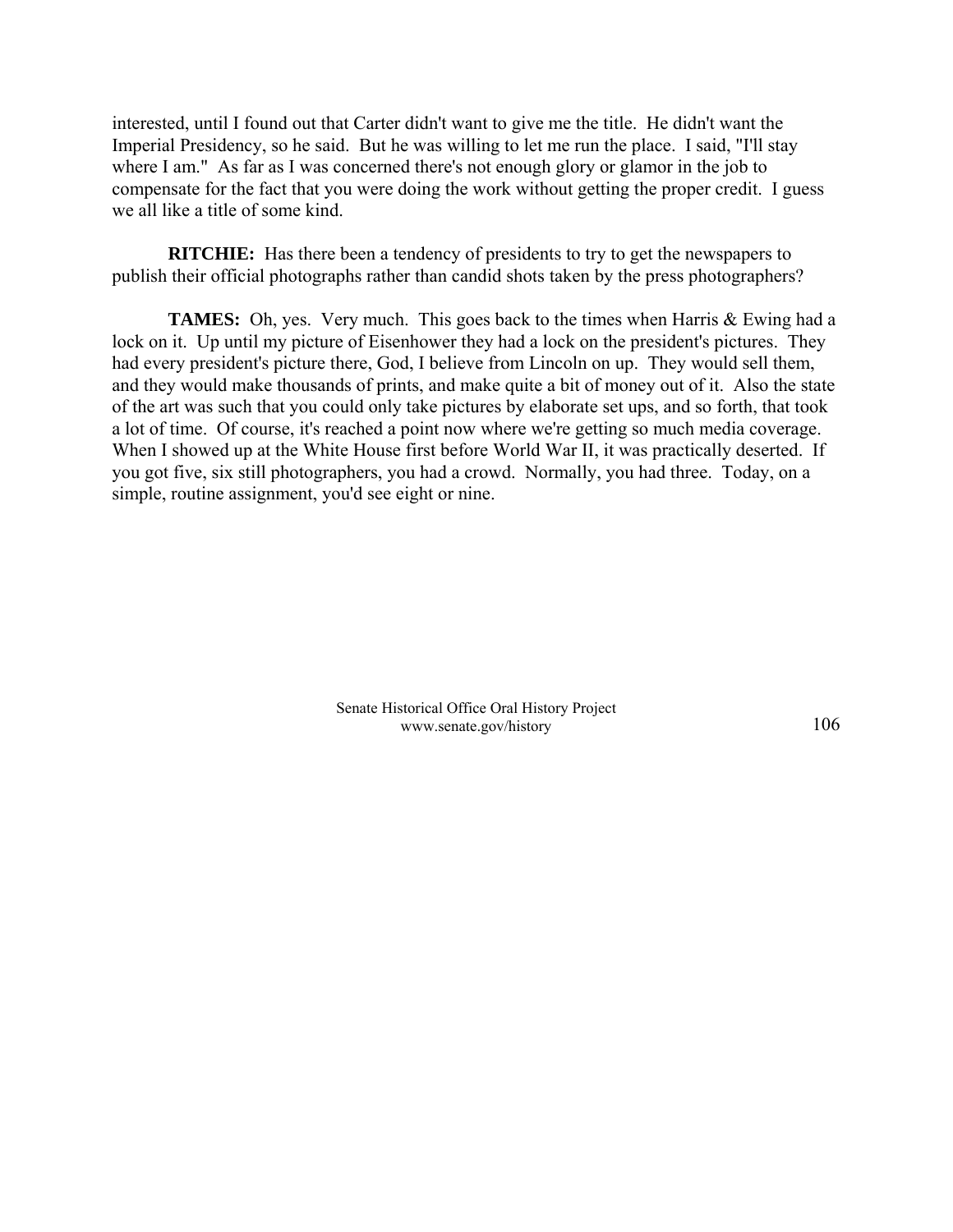Just last Friday I was at the announcement by the Postal Rate Commission, recommending the increase of a U.S. stamp from twenty-two cents to twenty-five cents, and there were eleven tv cameras there! For a simple little old announcement! And four still photographers. So you have an increase not only there but everywhere in Washington. The media has increased. Just look at the Congressional Directory, with the names of the newspapers represented. And today, with instant communications, my goodness. I understand that the Architect of the Capitol turned down a request by the tv companies to put a huge satellite dish on the roof of the Capitol, so they could beam to world everything that was going on, right directly from the Capitol. Gosh, if this is happening, you can imagine how much more is demanded of photographers.

**RITCHIE:** You mentioned Harris & Ewing. They were an old-time Washington photographic studio. I gather they must have kept someone standing outside the White House regularly, because I've seen loads of their picture--they all seem to be the same pose--of somebody coming in or out the White House door.

**TAMES:** That was all you could get. You see, when I showed up in 1940, by that time photographers were allowed to hang around the door leading into the press room, which was in the West Wing of the White House, where the president's office is. Previous to Roosevelt, the only place where the photographers could stand was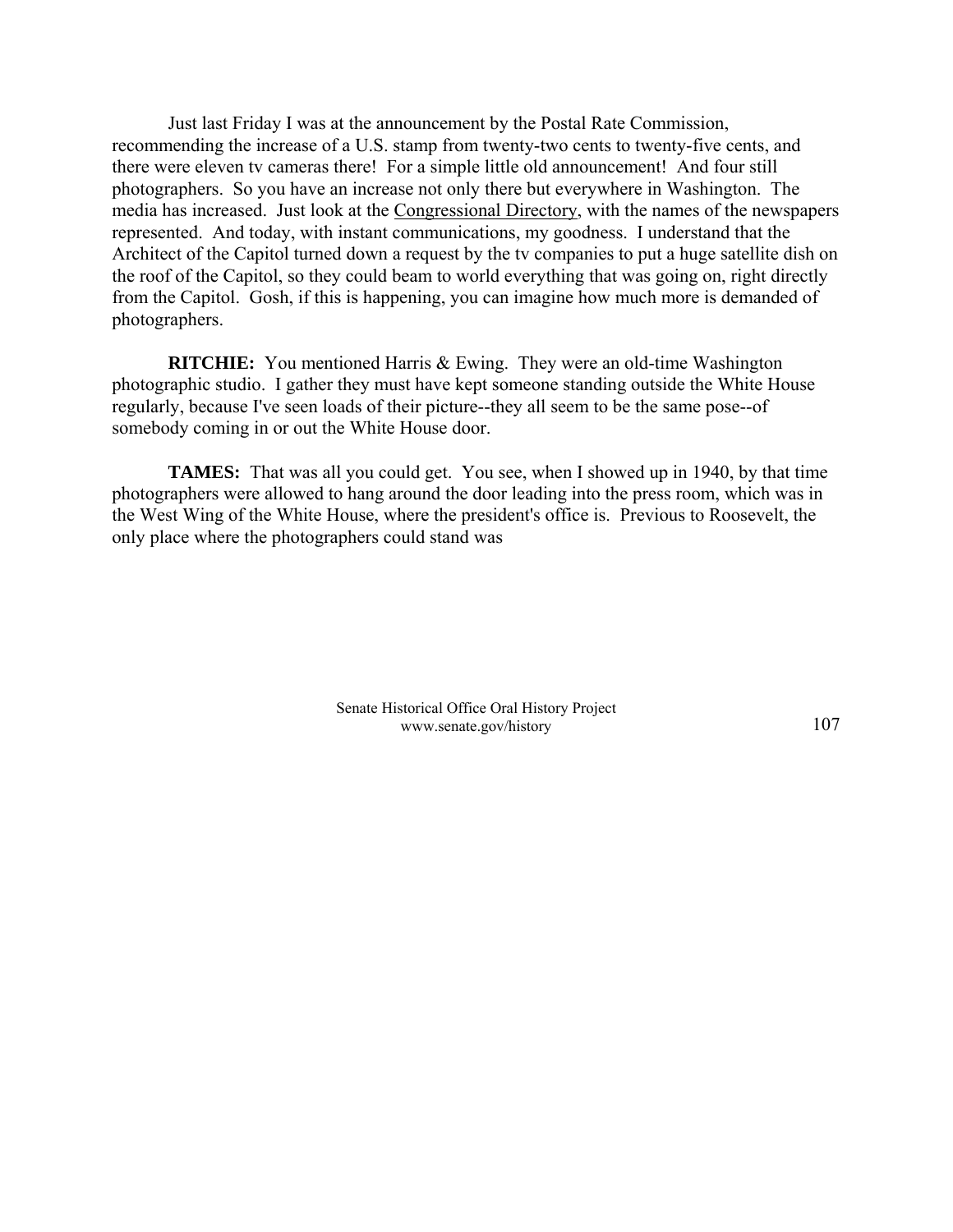on West Executive Avenue, down the bottom of the steps. They used to sit there, when they would hear that some king or queen or some big personage was coming, and try to get a shot of them as they came in and out of the gate, from outside. Then when they were allowed inside, all dignitaries were always escorted through the west door of the West Wing, why we always used to stand them right there at the door, with their hands on the doorknob, or just standing there talking to one another, before they went in or after they left, after seeing the president. We'd just stop them there. We'd just stand there and just wait. Yes, we spent a lot of time staked out that way.

The room that the photogaphers had as their office at the White House, when I first showed up, was a little room which we called the "dog house," because it really was like a kennel. It was six feet wide and about twenty-five feet long. It was on the side of the White House where today the present offices of the assistant press secretaries are, inside the little building. In other words, it was in that little extension where Roosevelt had his swimming pool, which is now the press room. When you come up to the dais, where the press secretary gives his briefing, directly behind him was where the old room was. We stayed in there, and we literally had no chairs or nothing. We just had a changing room, we could go in and change our four-byfive holders and re-load and unload. The way the wire services would send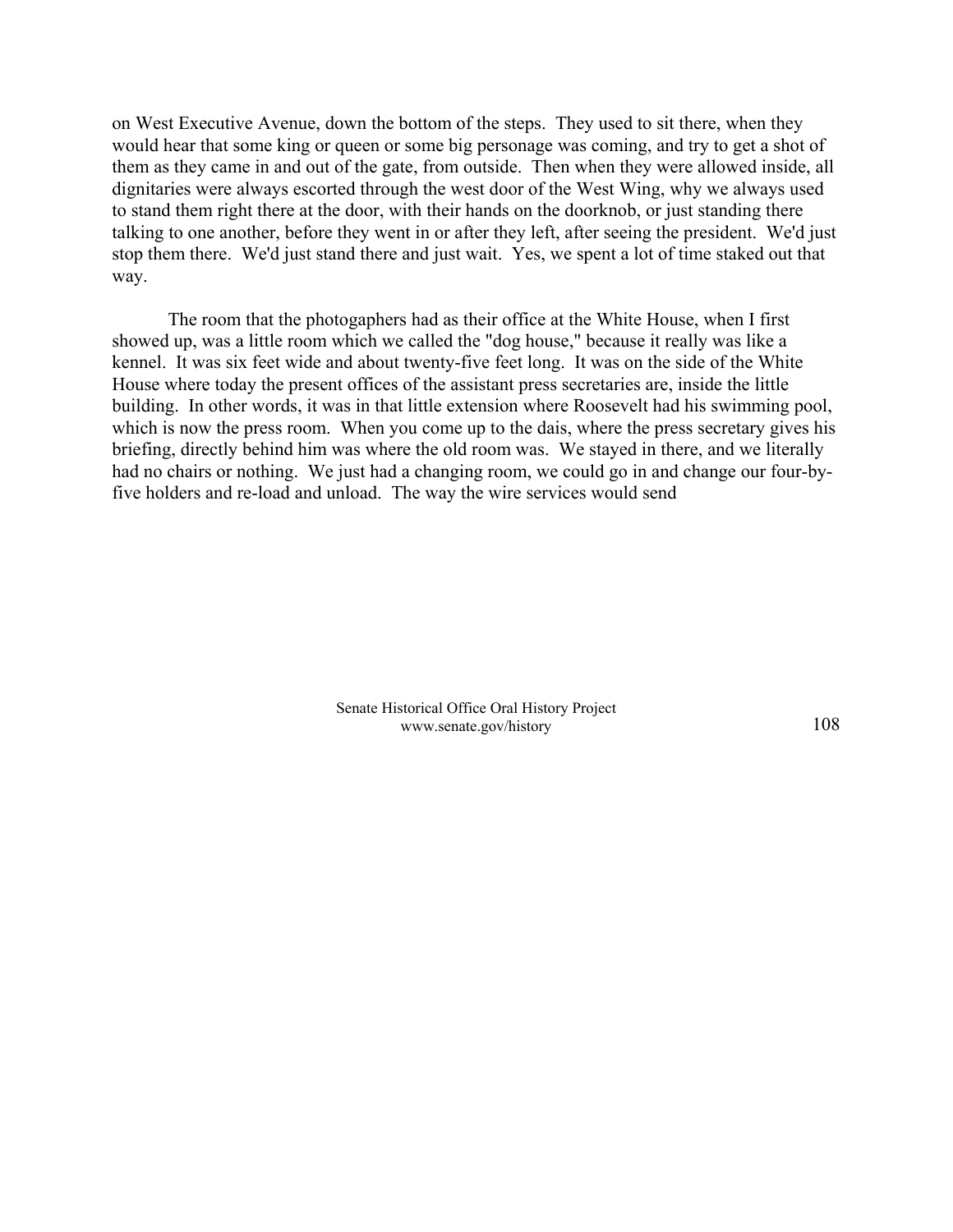their film back to the office was they would go into this little room and put their exposed film in little light-tight boxes and tape them and put a caption on them, and then walk out to the gate and wait for the messenger to come from the wires and they'd take it back for printing.

We weren't even allowed into the press room. It wasn't until Harry Truman became president that he went on an inspection tour of the West Wing of the White House, after he had been in office for about a month, and he went into the press office. There Merriman Smith, who was then the dean of the White House press corps, escorted him around and showed him the offices. And Harry Truman said, "Well, where are the photographers?" Merriman Smith said, "Oh, Mr. President, we don't let them in here. We just keep them outside in the dog house." Harry Truman said, "I want them in here." That was the first time we were allowed to come in. Sometimes the press reporters would suffer us to come in when the weather got cold or rainy outside, but they had a bar: photographers were not entitled to come in to the press room. Harry Truman made us first-class citizens. That's why I've always claimed an affection for him. He made us first-class citizens.

**RITCHIE:** How do you account for the reporters' bias or feelings against the photographers?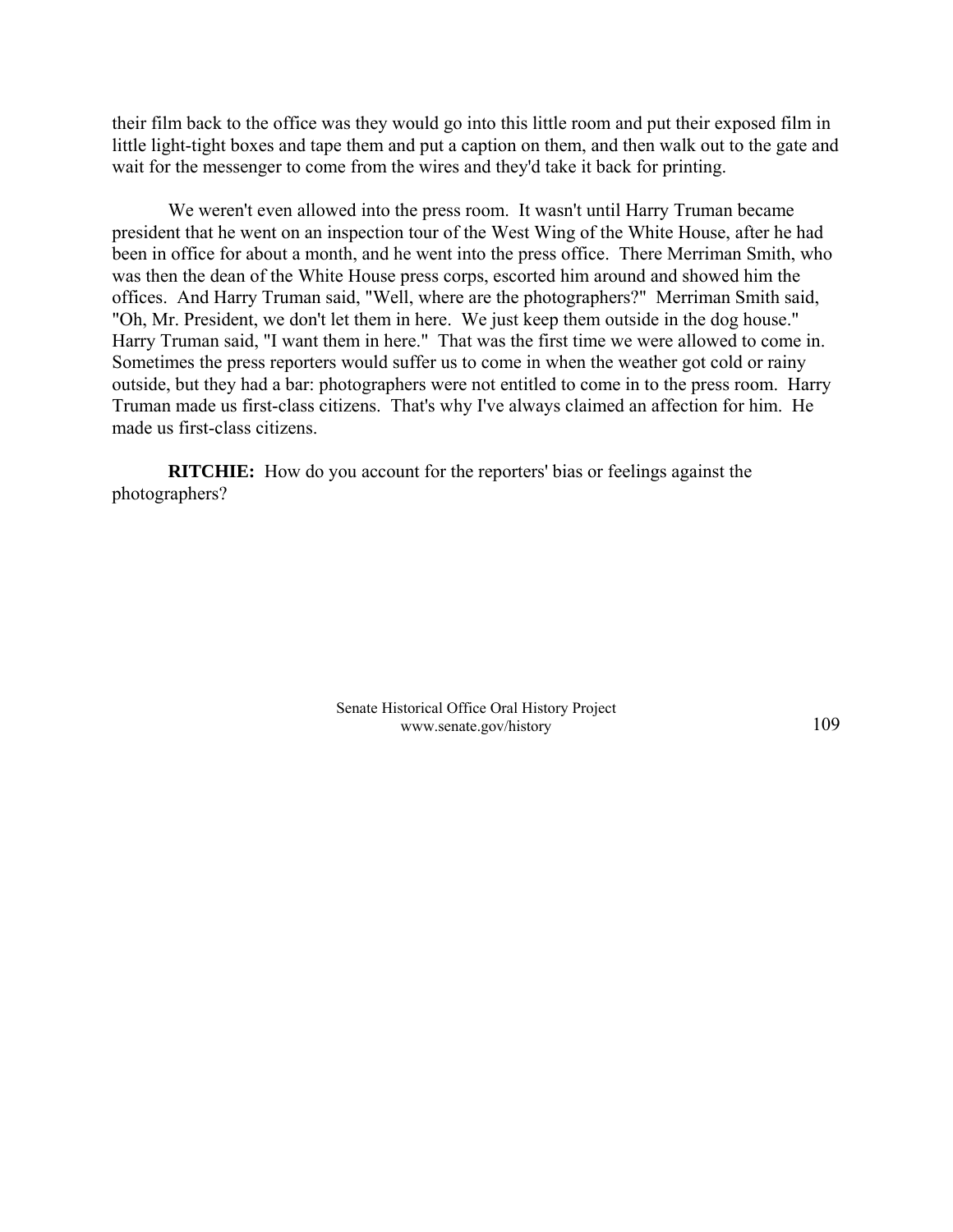**TAMES:** Traditional. I've always claimed, to be very facetious, that the photogaphers were the asshole of the Fourth Estate. Through us all the crap wends out, and we received all the abuse, because by and large we were a craft in a literary profession. We were craftsmen, we could operate this little gizmo, this little thing called a camera, and take images. But it would only take minimal training to get someone to use one of these boxes. The writers came out of backgrounds in journalism schools--while photography schools were unknown as part of journalism. It wasn't until the advent of Life magazine that everyone started thinking of photography as an art, and as a visual adjunct to the writing.

Of course, the writers always kept their numbers small. They were very jealous of their proximity to the president. They still are, to this day. They become prima donnas themselves, and start telling the world how the presidency should be run. You can see that today in some of their writings. But the presidents, by and large I have found, felt more at ease around still photogaphers, and photographers in general. Today the photogaphers are just as well educated as the writers or they can't get the job, at least around here. And I think it was just a class distinction, and it has only been fairly recent that when a photographer went out with a reporter, that you were always introduced as "my photographer." We used to resent that. "This is my photographer,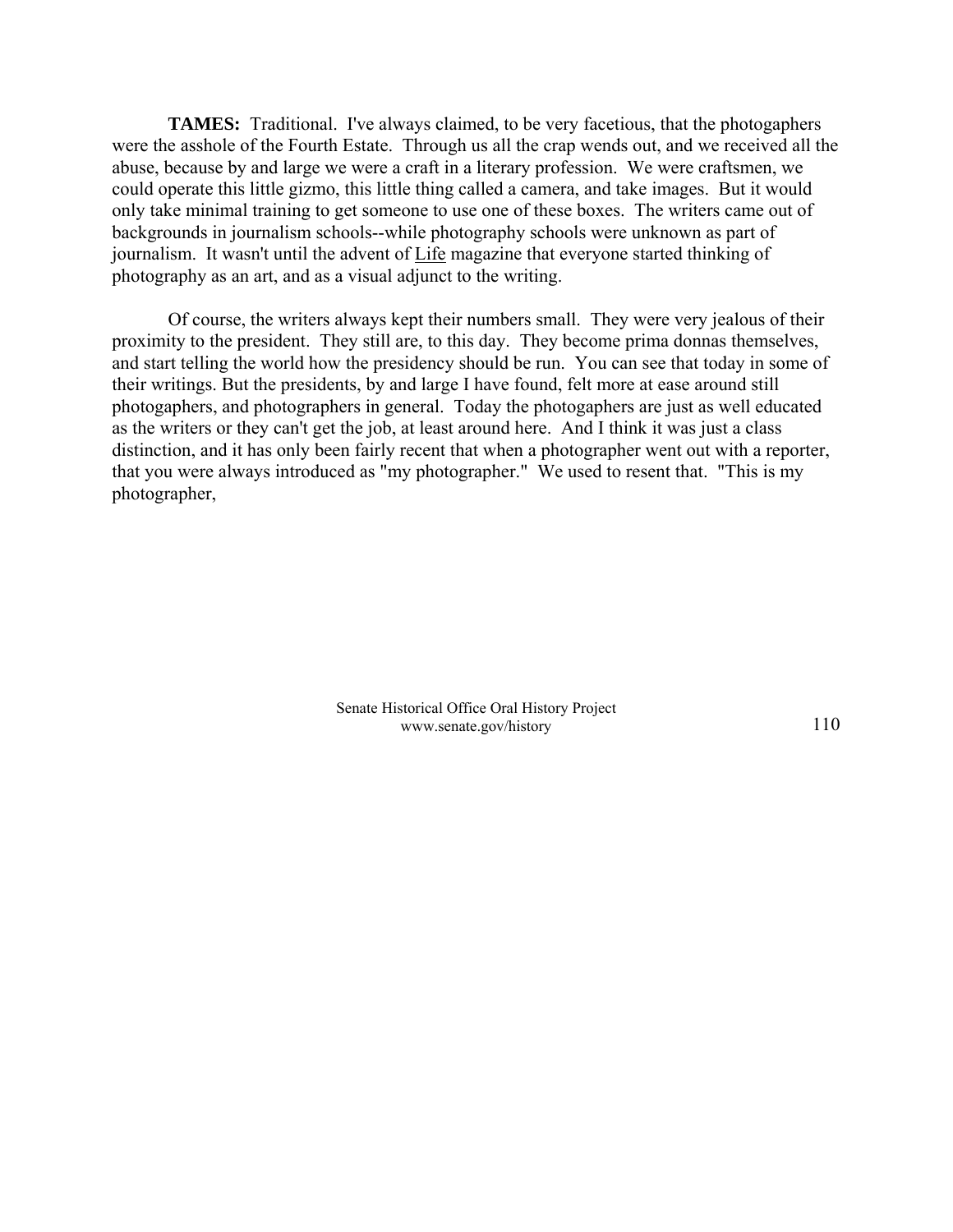and we're doing this story." Until we photogaphers started introducing the reporters as "my reporter." Then that kind of took the edge off of that.

I think the reporters also looked upon us as infringing on their time. Say if they had fifteen minutes for an interview, they thought that the photographer distracted because of his movements and so forth. Where I've always maintained that we added to the interview. At least particularly in my case, I used to ask questions myself that I thought that the writer hadn't asked. I brought them up in such a way that it wasn't taking away the job from the reporter, but at the same time I was asking the questions.

**RITCHIE:** How did the accommodations at the Capitol compare with the accommodations at the White House for photographers?

**TAMES:** Oh, the Capitol accommodations are sensational. We can't complain. The setups today, with free access particularly to the combined press galleries--you know, this tradition extended to the galleries at the Capitol. The photographers were not members of, or allowed to be members of, or tolerated in the galleries. We were not allowed to go up into that area. It was for reporters only, and members of the gallery. It wasn't until we formed our own gallery, and petitioned the Congress to be allowed, that we were allowed to come into the main gallery and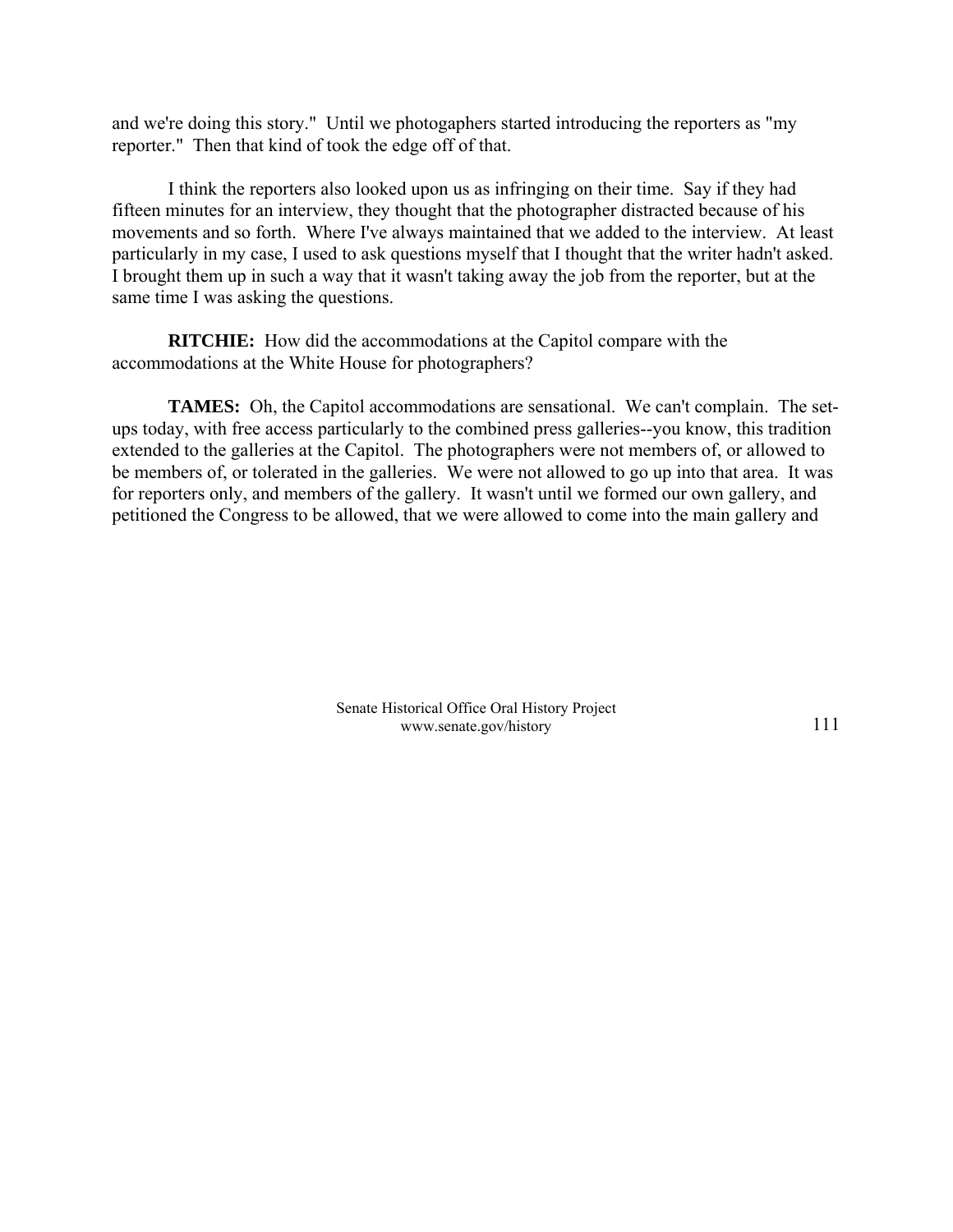even look over the railing. No, that's why you have such a proliferation of galleries. If the writers had allowed the radio-TV, and the magazines, and the photographers, to join their gallery, there would only be one gallery today. That's what the Congress tried to do in the last four years: consolidate the galleries into one, where they should be. But once you get an entrenched bureaucracy, and the various superintendents who are seeing their jobs in jeopardy, they didn't want to give up up their galleries and combine.

But today in the gallery, with flashing on the monitor who's going to appear in the gallery and at what time and on what suhject, everybody's invited to go there. The set-up we have in the Dirksen Building, with our labs and our studio where we bring the members down for portraits, and TV also uses that for interviews, a lot of space is occupied and a lot of money is spent on the media.

I for one wouldn't mind seeing the Congress ask for rent, because we are occupying the space, and we are their guests, so to speak. Of course, the *New York Times* has its own phones. We have telephones and our own lines. We use them when we're calling back and forth. However, there are hundreds of reporters up there who use the government's phones every day. It's sort of a subsidy for the media. Yet you try to tell them it's a subsidy and they rear back and tell you no.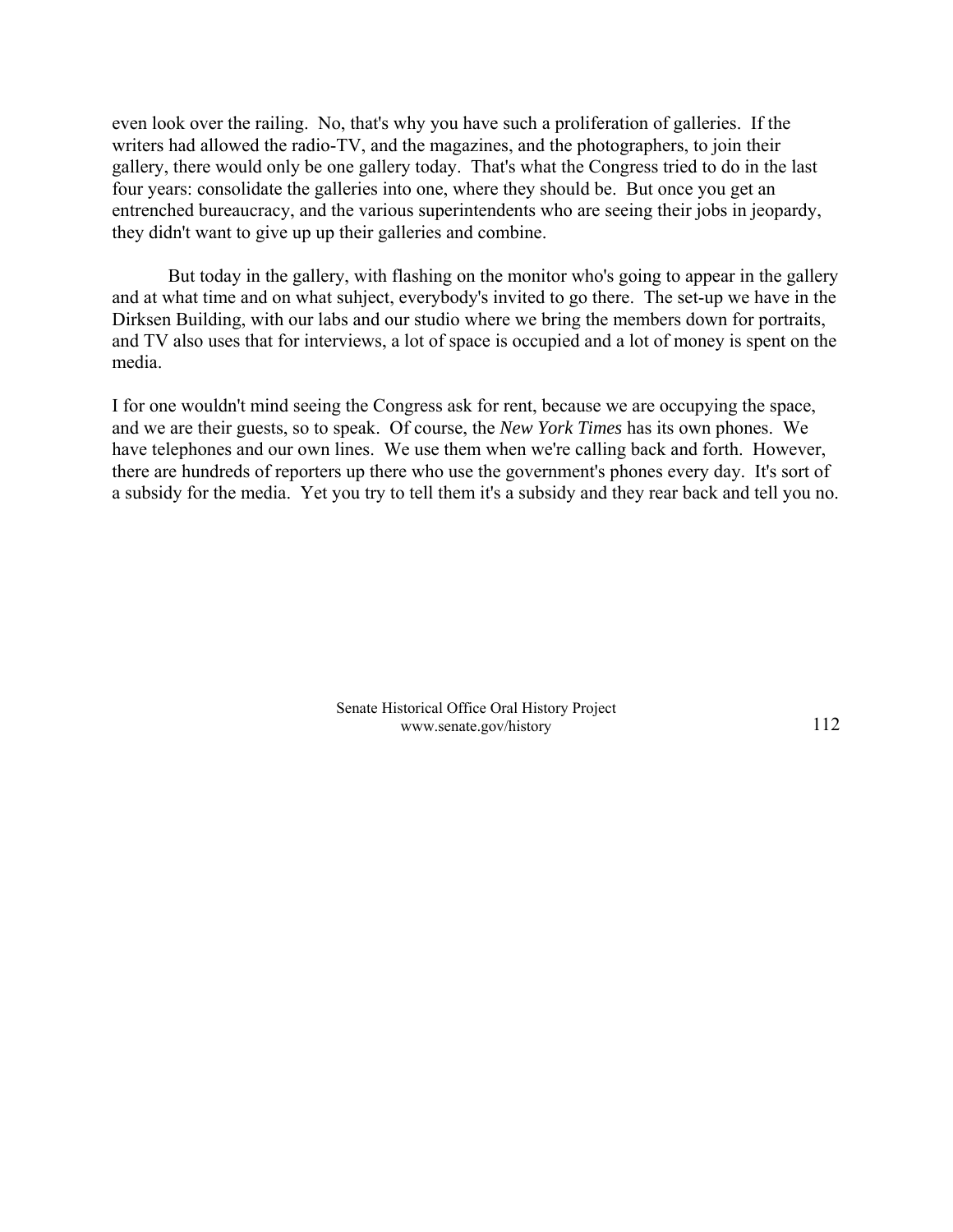**RITCHIE:** Well, it's an old tradition. Congress always provided pens and paper for the reporters, and eventually typewriters and telegraph machines.

**TAMES:** That started early when reporters suggested this, particularly for some of their poor colleagues, who were getting paid by the word that they were writing and were frequently down on their luck. They used to sleep up there in the gallery! They spent all night in the gallery. When I was a young man, a lot of fellows slept out in the gallery and got up and washed in the wash stands in the morning and went downstairs and had coffee. When they had the bar in the Capitol, they used to tell me that they would go down there and have a free lunch. That was up until fairly recently, until the prohibition went into effect, there was a bar on the first floor of the Capitol, down on the House side, where the old barbershop used to be. There's a hearing room there now.

Yeah, they provided the pens, they provided the space. This just led into more and more, step by step. All of a sudden you find young reporters showing up *demanding* these things. Now you've reached a point where it's part of life. It's just like reporters going into an enclave of poverty in some part of the United States and the first thing that strikes you is the forest of TV antennas. How can they be so poor if they've got TVs? TVs have become necessities. We change. Hell, yes, I have seen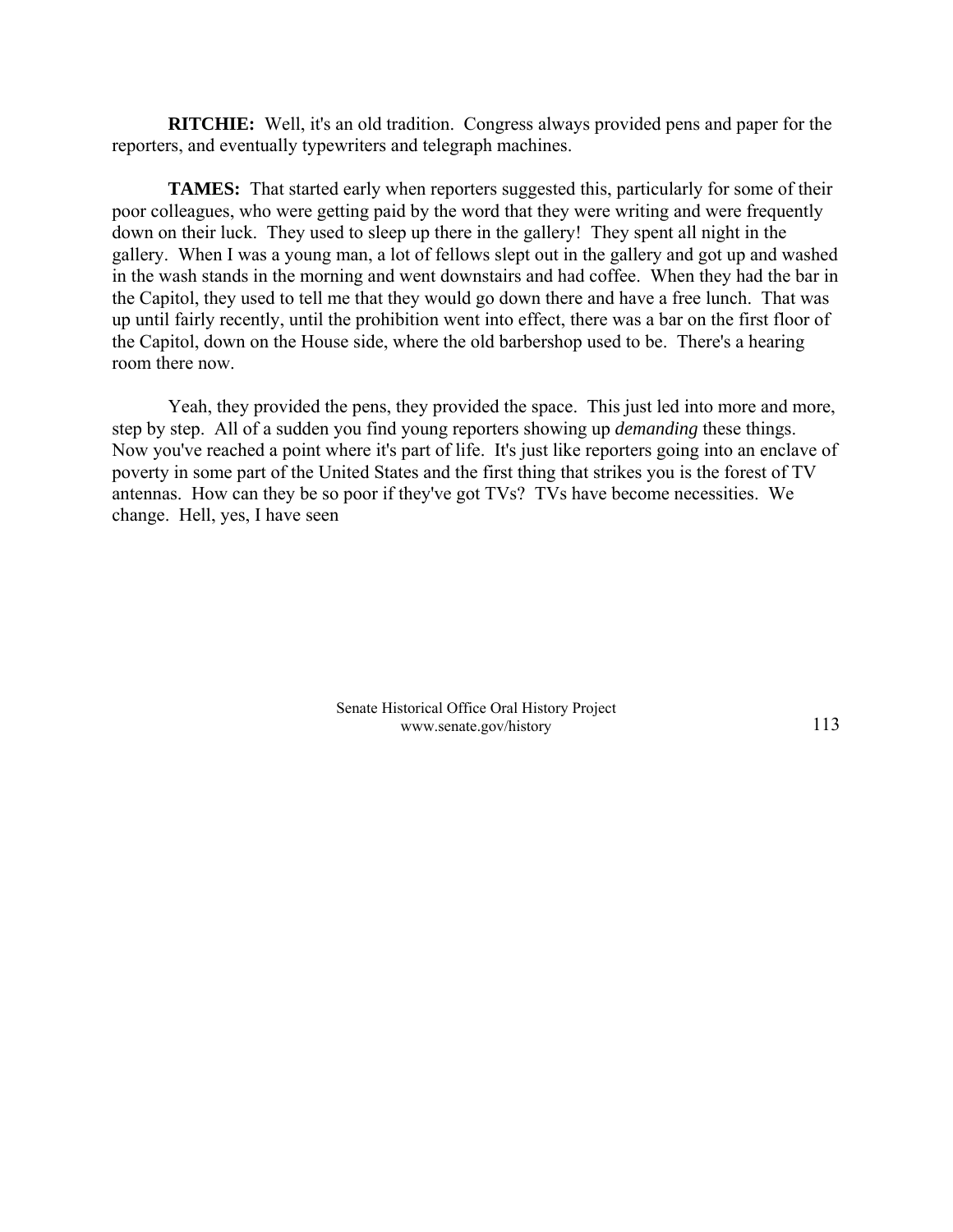members of the press who actually have gone off their rocker up there. They think they are members of the House or Senate in that their advice should be taken. I think it's gone about as far as it can go, and I think that a fee for use of the space--there's nothing in the Constitution that says that free space has to be allocated for the media. The only step after that is to feed them, and then they'd better write favorable articles or they'll cut them off, and that's a danger that we have to be very careful with here.

**RITCHIE:** Did you have a desk or working space in the press photographers gallery? How did they work that?

**TAMES:** No, no, we have a communal arrangement. There are about three desks and a long table where we put our gear. There's also lockers where we can keep valuable gear. Valuable gear has been stolen from us around the Capitol over the years, so now we try to keep everything under lock and key.

The only slots that are marked for the *New York Times* up in the Capitol are for the reporters. We use it also, but it's one little desk and three phones in a corner of the press gallery. I think maybe one phone line is for our direct computer to the office, and the other two are for conversation. Then of course there are other desks allocated to other reporters on a seniority basis, for the ones who cover Capitol Hill regularly. Sarah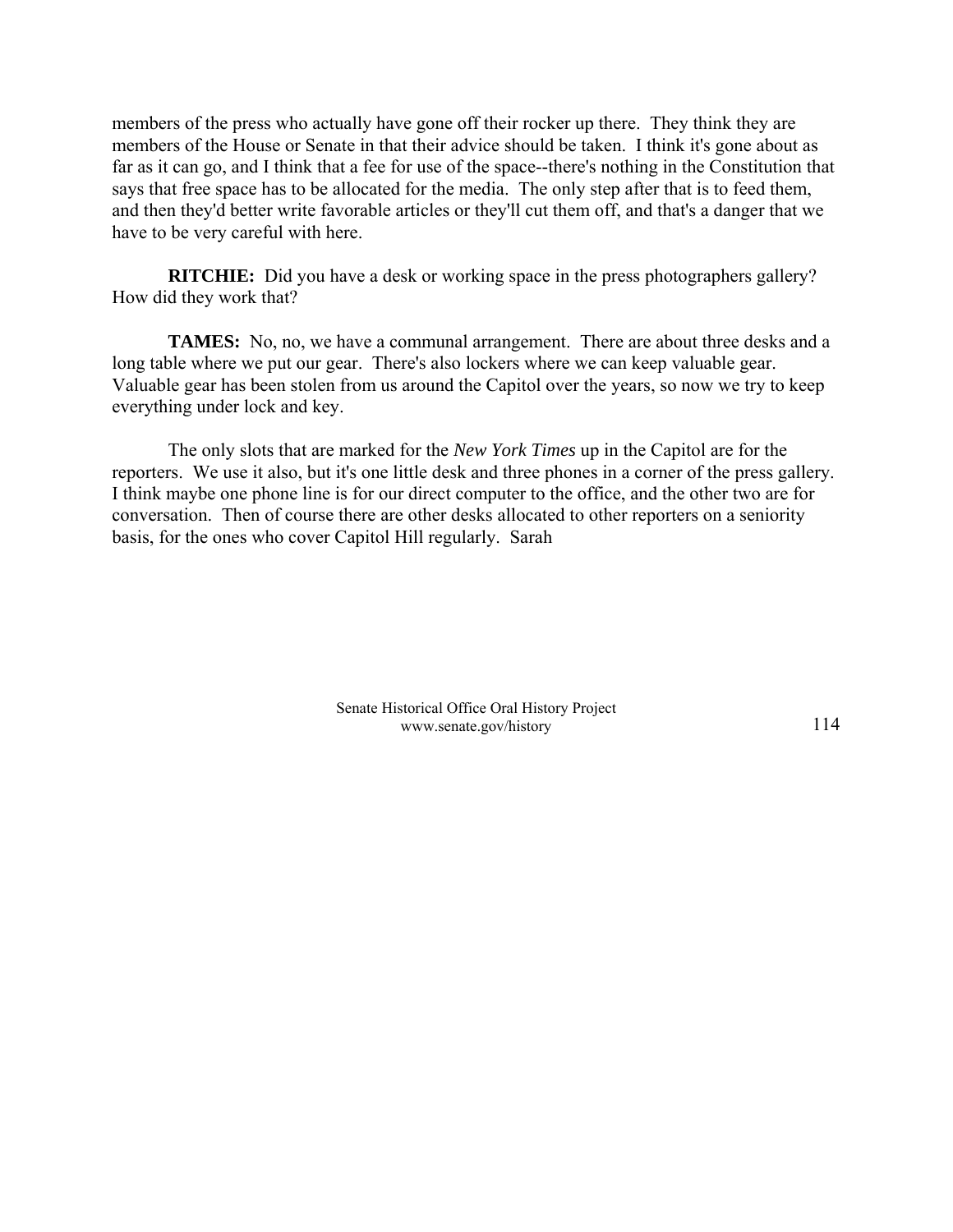McClendon has a desk, for example, because I know her. Her desk is right next to the *Times*. There are others, the wire services and individual newspapers. The *Washington Post* has about as big a space as the *New York Times*. Some of the other papers have individual desks, which are their desks. I don't know whether they were bought by the individuals or they are provided by the Capitol but at least the phone service we provide ourselves, and I think we are perfectly willing to buy our own furniture too, if it had to be. It's a convenience. It works both ways up there. By having the desk there you know that the reporters can spend a lot more time there, instead of having to come downtown to write their story, they can just write it directly from there and have it filed.

**RITCHIE:** Was the gallery a good place to pick up gossip about what was going on?

**TAMES:** Oh, God, yes. The gallery plus the place I loved, and I picked up more stuff there, was the press table in the restaurant on the Senate side of the Capitol. I'd have lunch there every day. I made a point of having lunch there every day. The same gang, usually the same bunch. We'd bat it back and forth. You'd pick up a nugget here, a nugget there, and you'd put it together just like an intelligence service.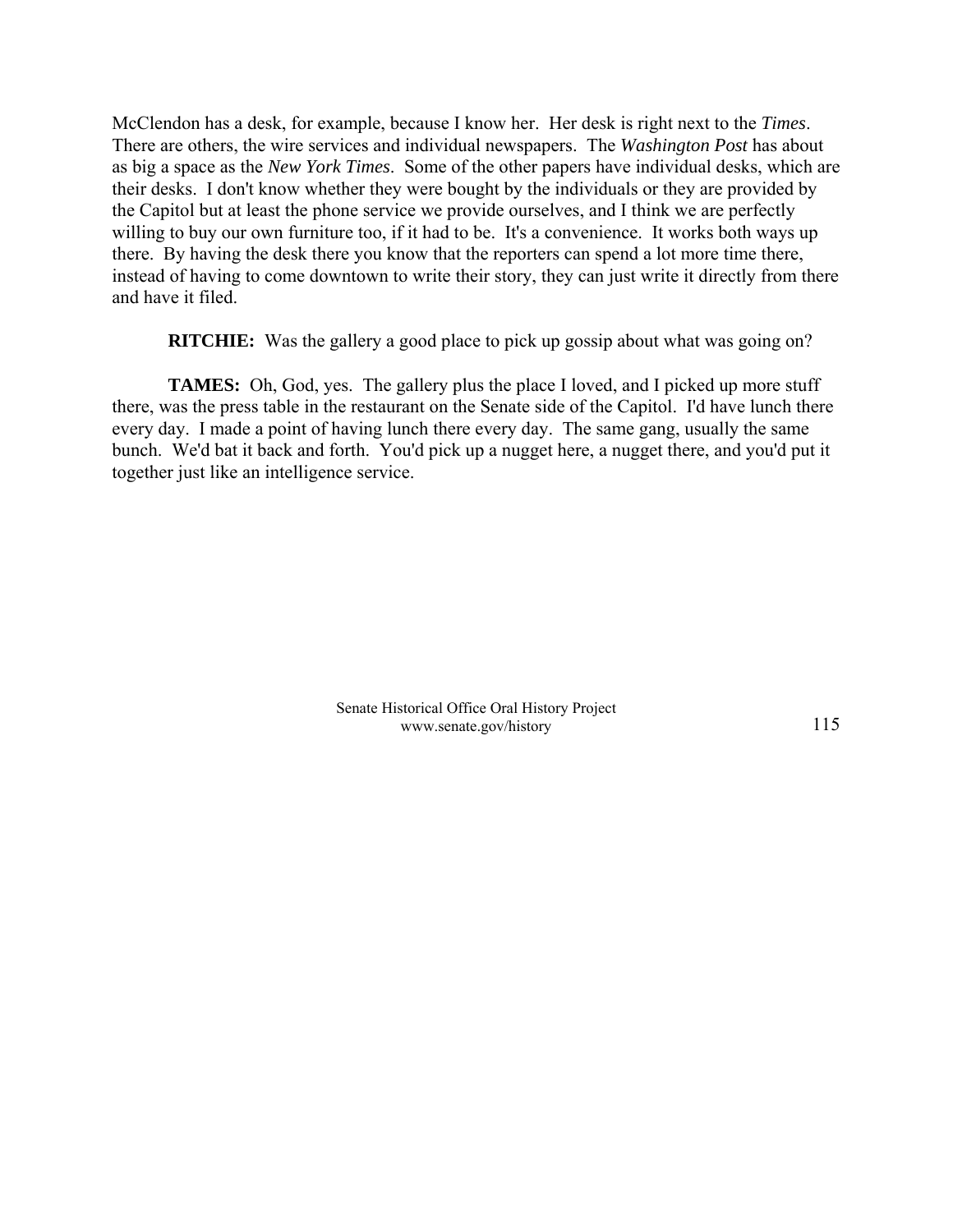But my greatest asset was that I was at the Capitol every morning no later than 8:30, sometimes 8 o'clock, about 8:15 was average. And I'd walk back to the Senators' Dining Room, and I'd see Mike Mansfield and Senator Aiken, Senator Stennis, Senator Long, Kefauver, some of my favorites who were early risers and would get in that early. Senator Stennis was one who had his coffee and his breakfast up there in a corner--he may still be doing it to this day, although he's so crippled--but he would spread out the daily paper and mark articles so his staff would clip them out and follow up and these particular stories. I'd have breakfast with him, or I'd be having breakfast with him and I'd walk over and say hello and ask him what he was doing that day. We just bat it back and forth, and as a result I was able to pick up what was going on, and the feel and the drift of the Senate, which way the Senate was going on various issues. Of course, there weren't that many issues, either. I will admit that it's so overwhelming today, there's so much legislation, so much happening. If it was happening then, I didn't know it. But I thought I knew everything that was going on, and it was a little more leisurely pace. It was work, but it wasn't as frenzied as it is today. So many things happening, one on top of another.

I'd ask a few questions, and have coffee, and talk some more. I'd pass on what I heard. I would have already read the *Washington Post*, because I wasn't getting the *Times* until I got to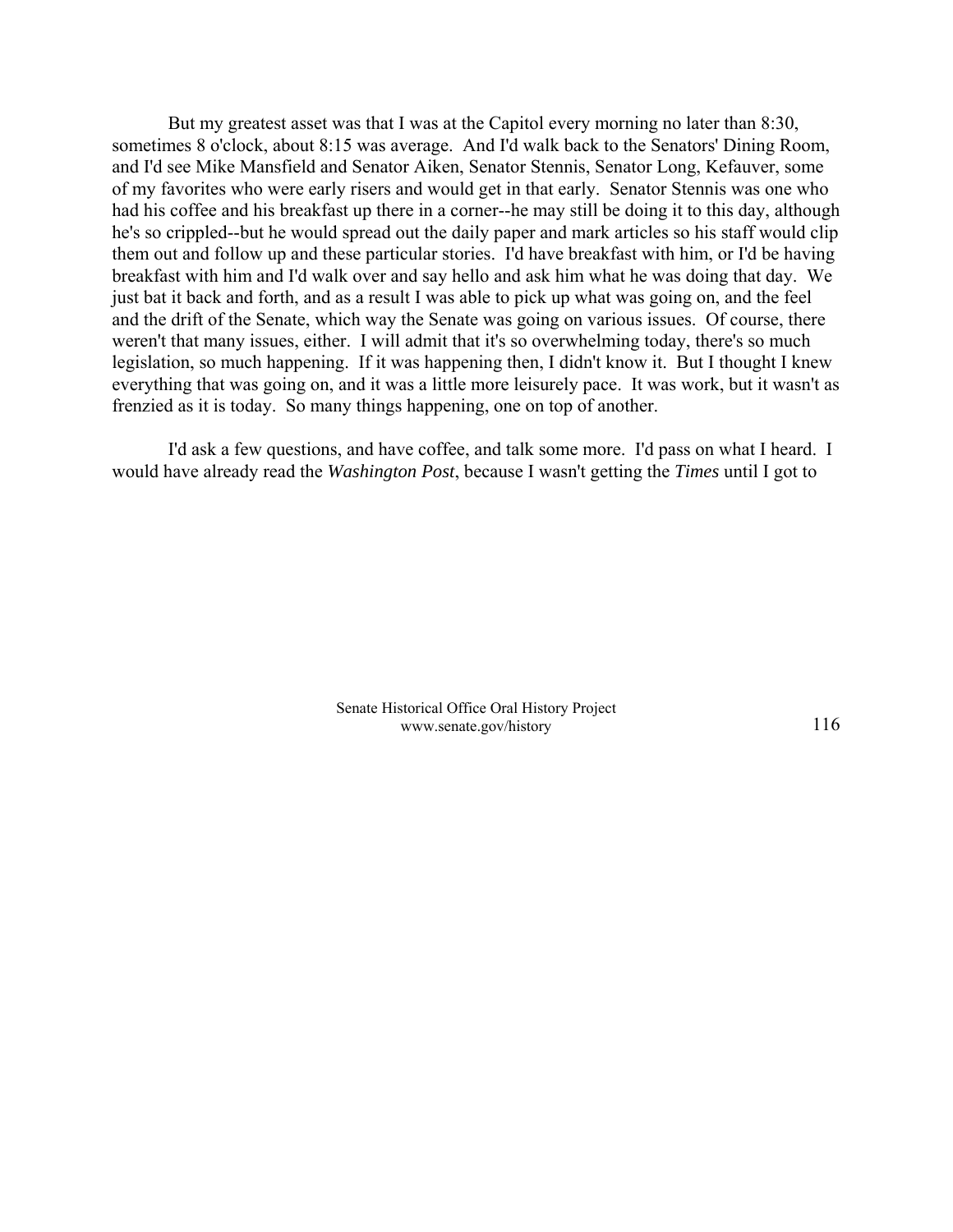the Hill myself. I didn't get a chance to read my own paper until a little later. But I always did get the *Post* at home and I knew what was happening. I'd comment. I'd say to one senator, "Well, what do you think about what David Broder said today?" Or "What do you think about what such and such a person has written?" "What do you think of the editorial in the *Post* today?" "What did you think of the editorial in the *Times*?" "What did you think of the editorial in the *Baltimore Sun*?" When they were in the field, the individual senators, I'd ask them what did they think of it, and they'd let me know. And it was on a personal basis. I got information just for my own satisfaction and my own judgment of what was going on, not necessarily for the office, except on occasion when I got a real good piece, I would pass it on to the reporters.

Invariably I would say, "This is what I hear, but you'd better check it out." Because I learned early, one time I told somebody to check it out, and they didn't check it out. It ran as a headline in the *New York Times* the next day. It was true, but it frightened the hell out of me. It was just my perception of what was happening, not any facts. I don't know whether the reporter was being facetious or not, but I walked up to him with a great big smile and said, "Well, you checked it out and it was true." He said, "Oh, I didn't check it out, I just went on what you told me." I said, "You what!?" He said, "Yes, I went on what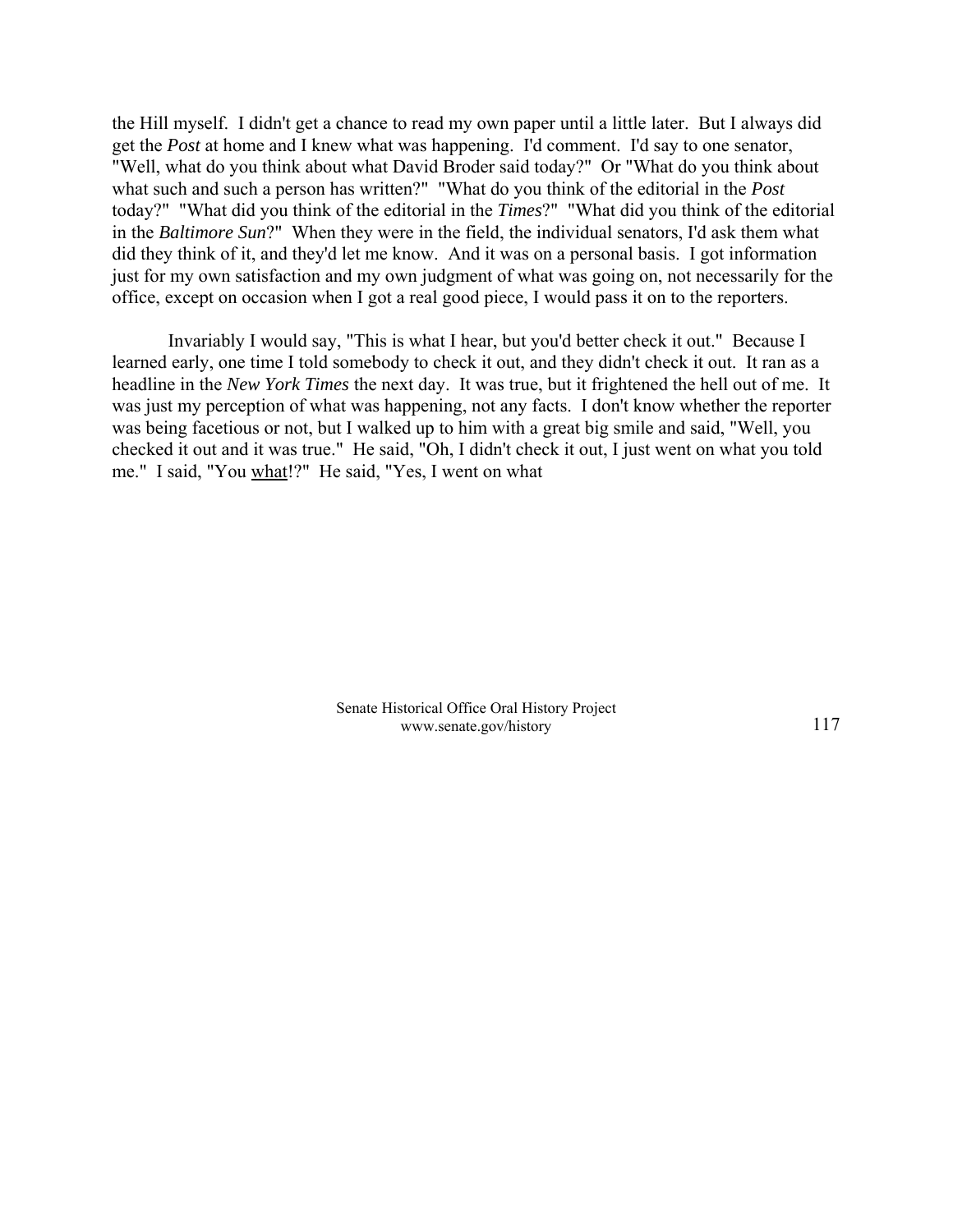you told me." I said, "Why did you do that?" He said, "Listen, George, I discovered early in my career not to dig too deep into a good story. It might turn out to be untrue." Well, I never forgot that! That was a lesson I never forgot. I made a point of always telling them: "Be sure to check this out."

But most of the time I just kept it to myself. I'd pass it on to the other senators, you know, this is the feeling. Or someone would ask me: "What do you hear, George?" "This is what I heard, what do you think about it? What do you think are the chances of this bill? What do you hear?" I'd say, "Well, this is what I hear." I don't know if they were just trying to get from me the viewpoint of the media, or if they know that I talked to quite a few members. I enjoyed it, too. You know, it gave you a sense of power. It surprises me, its a feeling of power, psychologically I guess, when you know some big secret and everybody doesn't know it. You know that something is about to happen, and you can't tell anyone.

It just reminds me of during World War II when some of our correspondents were writing these super-secret memos to *Time*, Inc. They would send up confidential and secret messages to the editors in New York, a few select ones, about what they were hearing here in Washington, or what was told to them by the military here about certain operations, or certain things that were going to happen, certain new weapons, radar, which was hush-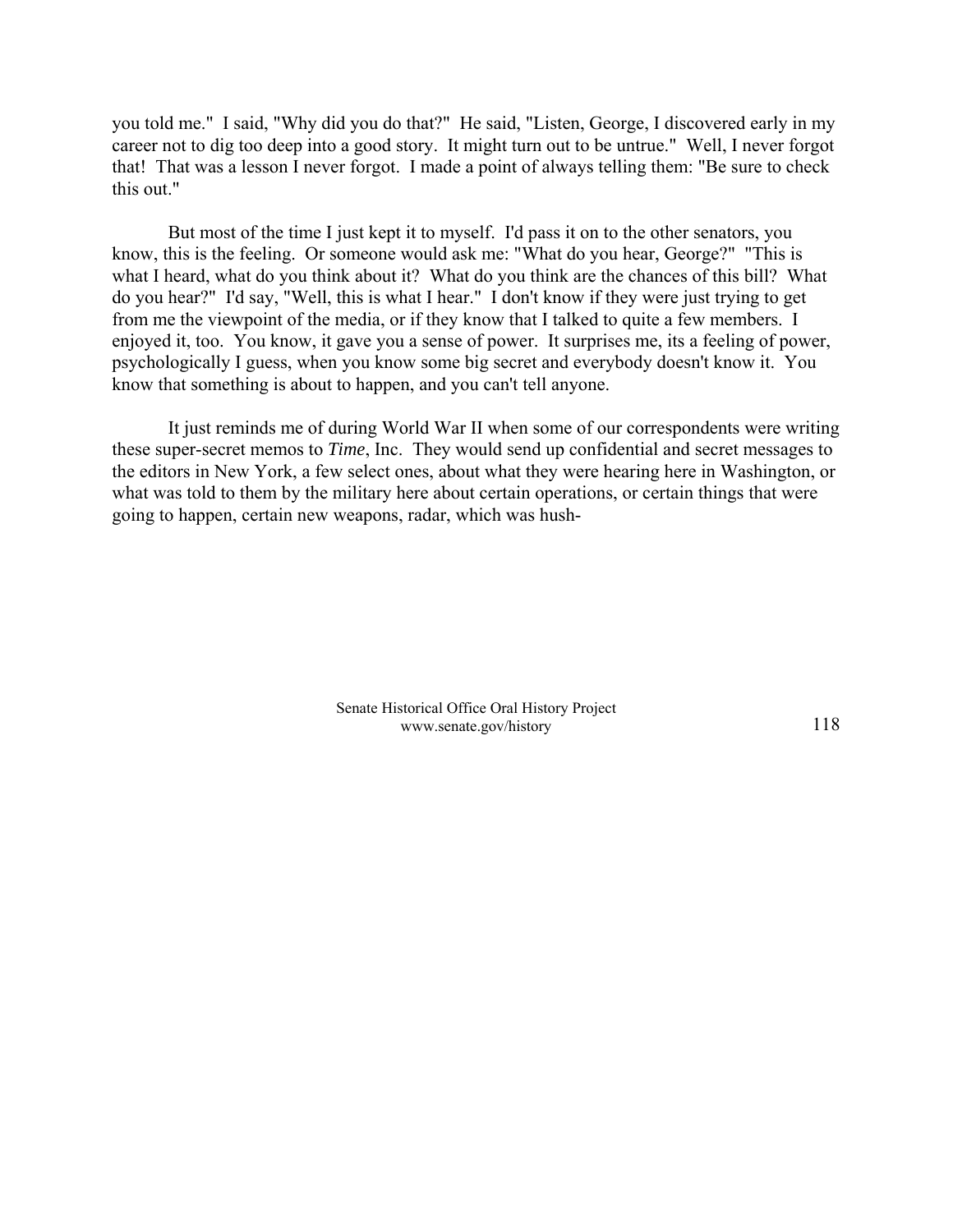hush. I knew all about radar. The big to-do one time was they spread the word that they had the answer to the German tanks. They were going to really take care of them with rocket propelled grenade launchers; they called it the bazooka. Hell, I knew what a bazooka was when nobody else knew about the bazooka.

How did an office boy know? Very simple. Everything was hush-hush, yeah. They'd bring the secretary in, who takes this all down, or when the guy types it they have to make twenty copies. So who did they give it to? They give it to the office boy to run it off on the machine? So I'd run off twenty-one! Get one for myself. I'd read it, I wouldn't tell anyone, and I'd destroy it later, because I'd probably get fired if I got caught. I often wondered if this was the weak link in a lot of information that's leaked. You can make all these elaborate arrangements, and then you send it to the printer, and the printer leaks it!

Mary Malloy the office manager would sit there and she'd count as I ran it off the machine, because that was my job to run it off the ditto machine. "How many are you going to make off this, Mary?" "Oh, we're going to make thirteen of those." "Fine, okay. One, two, three." And up to thirteen, and then I'd run it through one more time as I was counting thirteen. Or, if I didn't do it that way, I would take the stencil master, and it was very inky, you would take it off that damn thing and drop it in a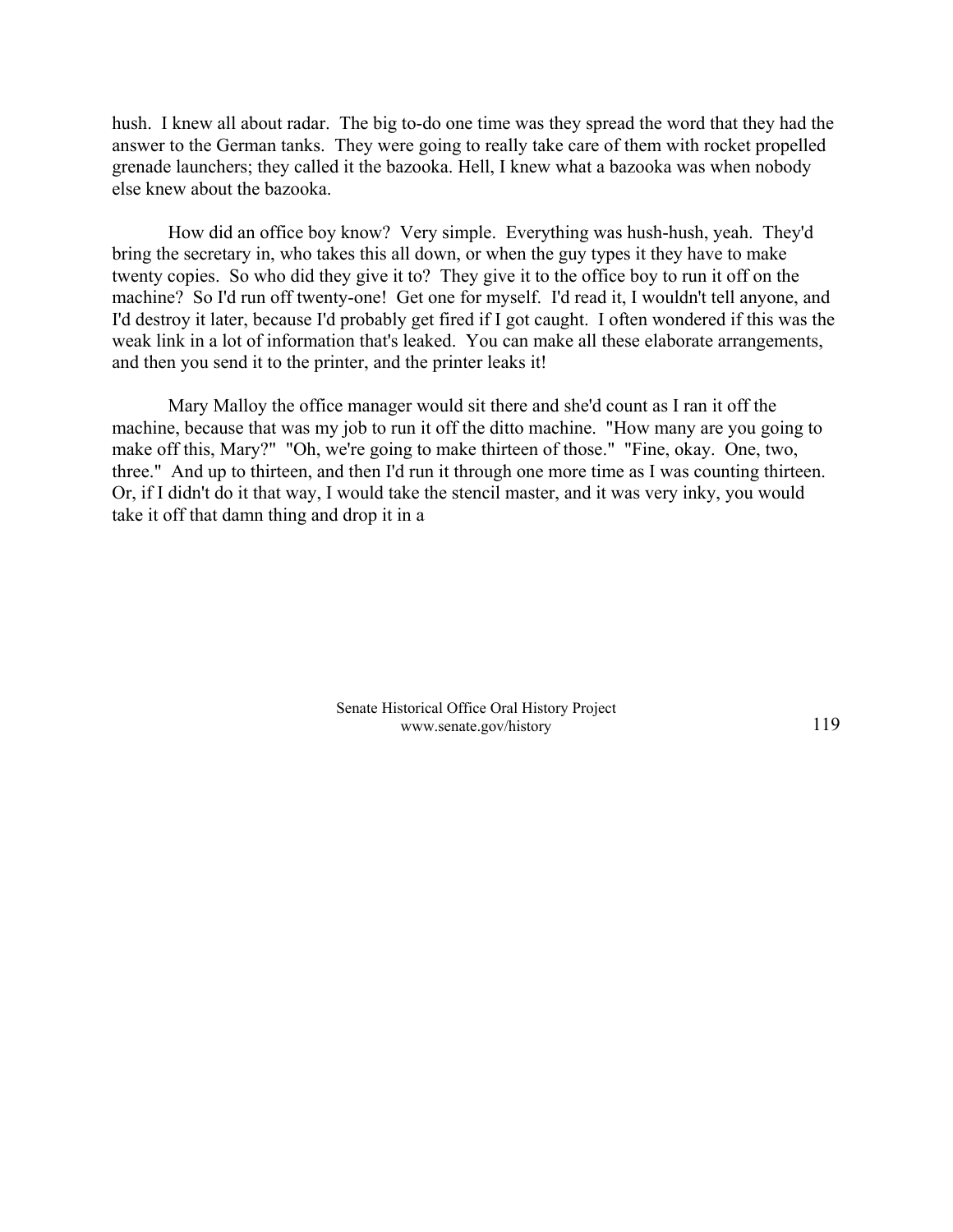special bag and drop it in the trash. I would retrieve it and read it, and then drop it back in the trash. I told one of my friends one day what I was doing. He said, "[Expletive], don't you know that your fingerprints are all over that thing." I said, "But they're all over everything anyway. I handle it, they know I handle it." "Got another one Mary?" She'd come over and say, "Okay, shove this one through." I'd shove it through, and that way I'd find out what was going on.

I knew a great deal about what was happening in the miliary, as much as they'd let the media know--particularly *Time* magazine, because *Time* magazine was publishing a week later, so it was news by that time. What they were telling *Time* two or three days in advance was secret. God, a hell of a lot of memoes were going back and forth on the timing of the invasion of Europe, at that time they didn't say Normandy. I don't remember the word Normandy, but I do remember invasion, and a lot of plans, and a lot of preparations, and a lot of artificial bulwarks or docks, supersecret artificial docks. I don't know whether the Germans knew about it that much in advance, or whether it was a complete surprise to them, but I knew about it. It was pretty heady stuff for a twenty-one year old. It was just like fine wine, I guess. It's been a very interesting career, when you consider it all. I just fell into it.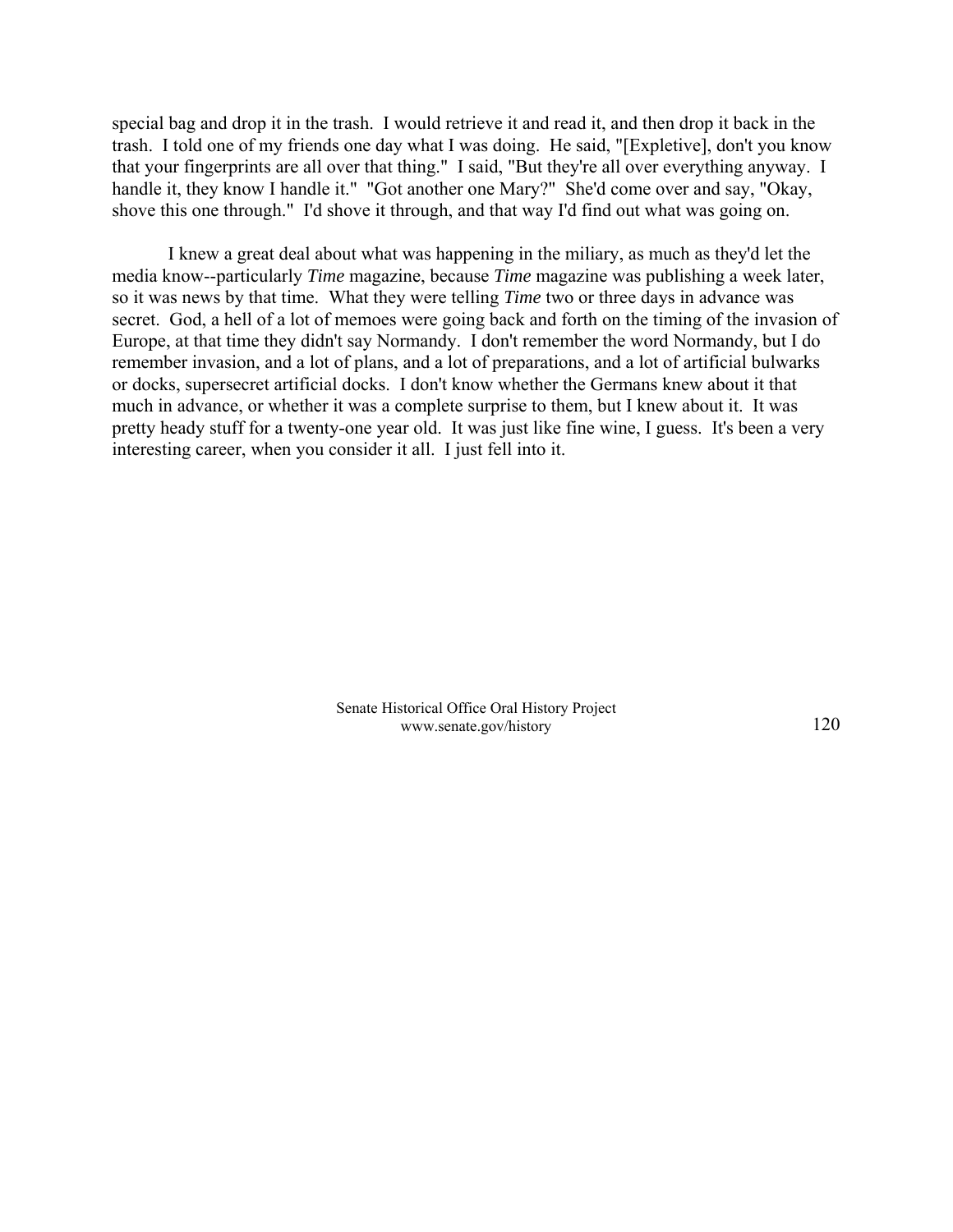**RITCHIE:** You're in a city where knowledge is so significant. Knowledge is power in many ways.

**TAMES:** Knowledge is power. Knowledge is money. And words are power. That's what I keep trying to tell these blacks. "So you want to keep black English, beautiful," I'd say. "Keep black English, but don't speak it when you go out in the public. Keepit for yourselves, like I kept Greek for myself." The moment you try to start speaking black English and carry on a conversation on a high level, nobody's going to listen to what you say. And the English language today is the language. Everybody speaks it. It's the lingua franca of the present world, and it's going to be that way for quite a while at the rate we're going. I don't give a damn what the French do, and how they fight for the purity of the French language, the French language is going to pick up English, the way the English language picked up French. They might as well lay back and enjoy it as they see the words "computer," and "chips" going into the French language.

Language is a living instrument, and words are power, and the same word means different things to different people in different eras. You have a very simple word like "Theodore." That's "gift of God" in Greek, but "Theopholis" literally translates "friend of God." At the time it was created, it meant "love of God." So the same sounding words a thousand years later mean something different entirely, so you have to be very careful with your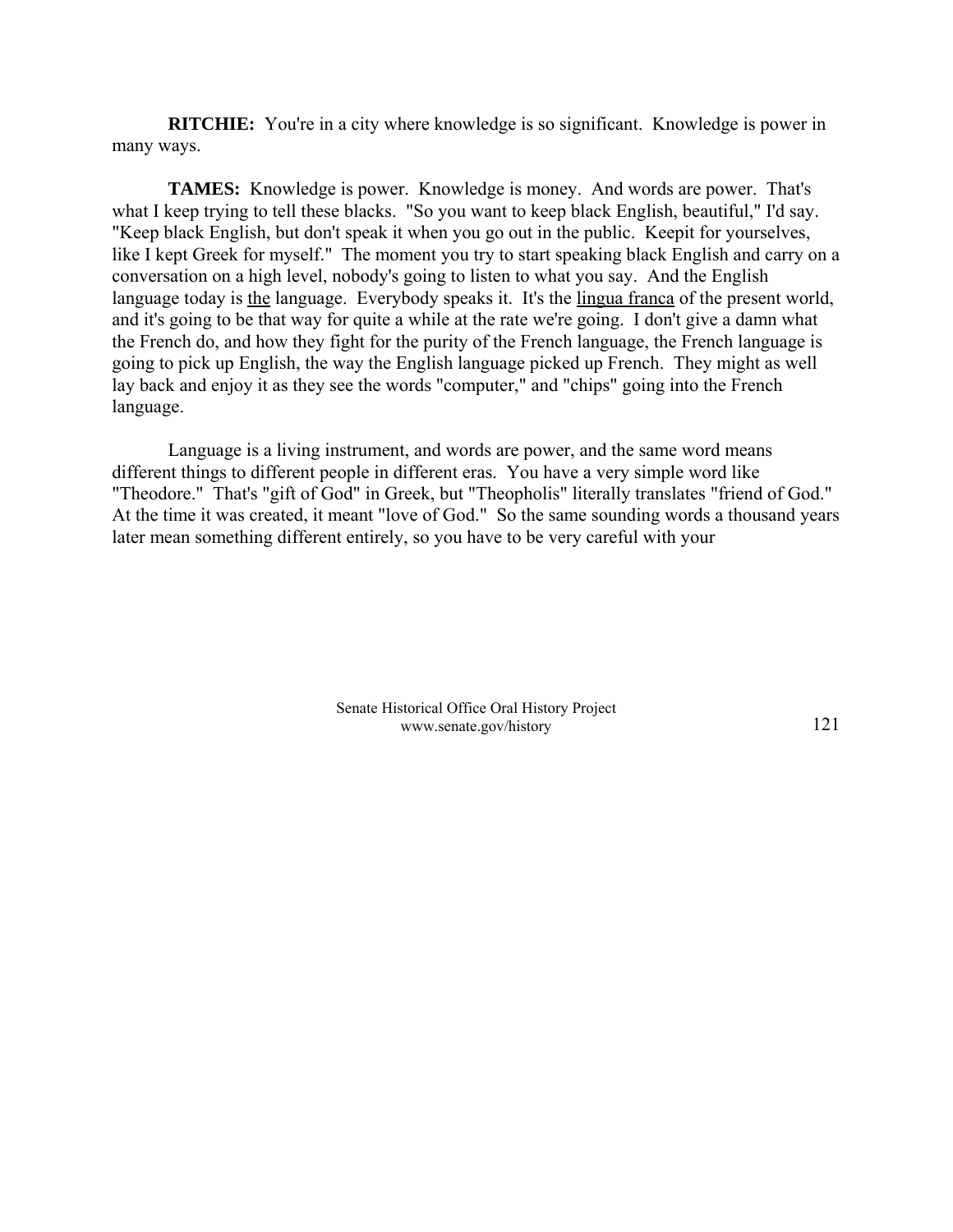words. The Greek speaking people here in the States picked up many English words and incorporated them right into their Greek and rattle it off as if it was Greek. The same way I hear Japanese today rattling off Japanese and you can pick up the English words they are using. I'm sure the young Japanese boys in school think that it's Japanese they are speaking, and when they hear the Americans using the word they think, "Ah, using Japanese words."

Well, we covered a lot of subjects again. We didn't do much on the Hill.

**RITCHIE:** That's okay. I think we can cut it off at this stage today, but I would like to come back and follow up more on the Congress, and look at some of your photographs, and talk about some of the individuals who you have photographed.

**TAMES:** Sure. I'm fixing up the third floor where we'll have a lot more room. I'll put the pictures and that way we can go over them. Like you triggered me on Bridges here. I hadn't thought about him. I remember that big tie he was wearing, I was very taken by that.

**RITCHIE:** Well, photographs are wonderful for triggering memories, and yours in particular because photography was your life, or your career at least.